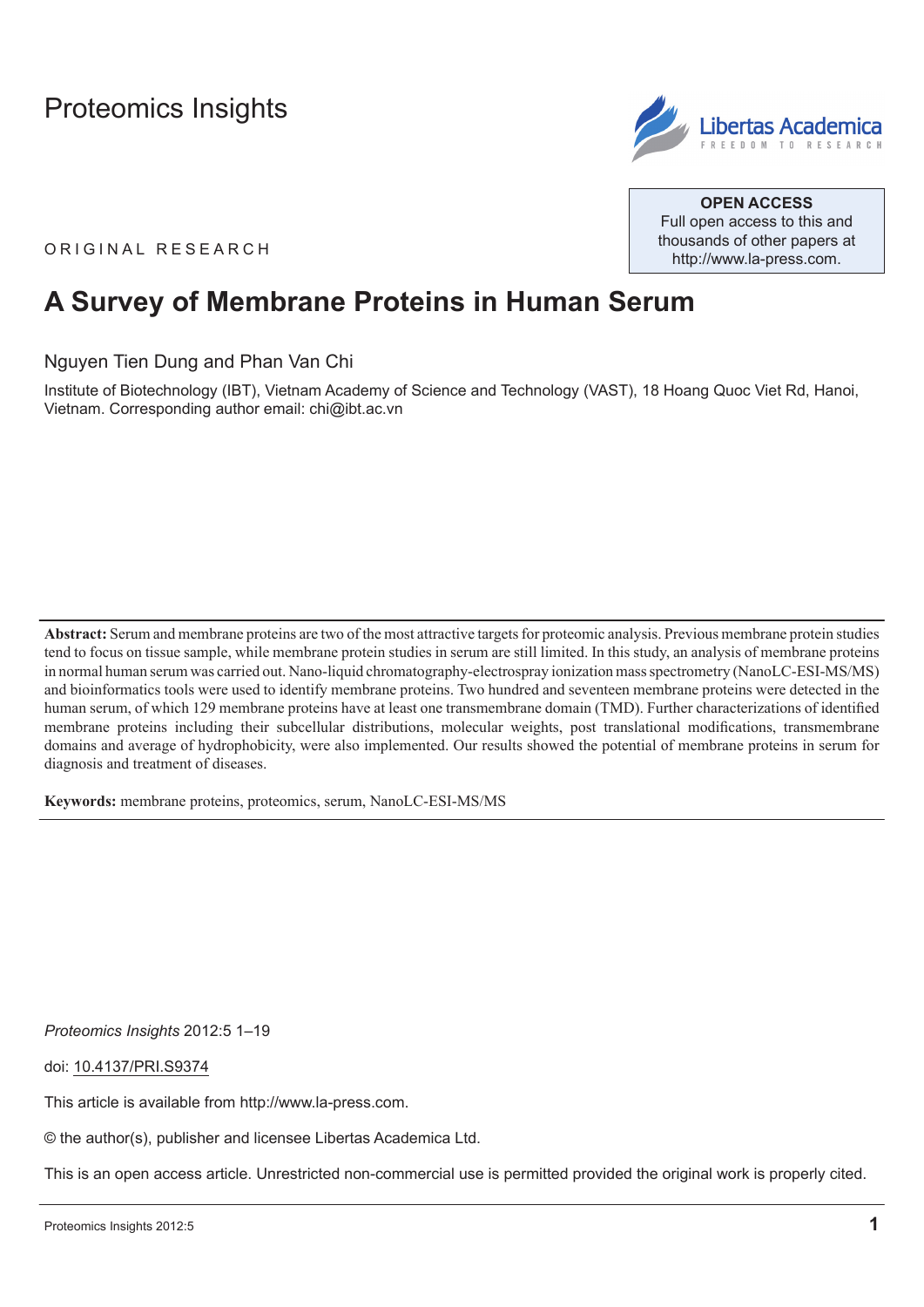## **Introduction**

As the most easily obtained sample from patients, blood plasma is the primary specimen used to diagnose and monitor many diseases. Because changes in certain components of the plasma are indicative of abnormalities in the body system, many researches have been carried out in search for disease biomarkers in the plasma since the early history of clinical study. After proteomics emerged as a major discipline at the end of the 20th century, plasma study was launched in this new research direction, which could potentially analyze hundreds of proteins at the same time, instead of the one-protein study allowed by traditional genetic/ biochemical approach.

The plasma contains thousands of proteins, including those originating from most, if not all kinds of cells and tissues.<sup>1</sup> The plasma is considered one of the most promising proteomes for proteomic research, and many proteomic techniques and methods have been utilized and modified to analyze the human plasma.2 In an early study of human plasma, Pieper et al could identify 325 proteins using two-dimensional gel electrophoresis (2-DE) and mass spectrometry (MS).<sup>3</sup> Advancements in the field of proteomics in the past decade have assisted plasma studies in both breadth and depth, exemplified by the forming of a human plasma Peptide Atlas by researchers participating in the Plasma Proteome Project of the Human Proteome Organization (HUPO).<sup>4</sup> Comparative studies of the plasma have revealed many potential markers and some insights into the mechanisms of tissue specific diseases, such as cancers,<sup>5</sup> Alzheimer's disease,<sup>6</sup> and myocardial infarction.7

Membrane proteomics is a highly focused branch of proteomics. Approximately 30% of proteins encoded by the mammalian genome are transmembrane proteins.8,9 Membrane proteins play an important part in many important cellular processes, including cross-membrane transportation, cell adhesion, signal transduction, immune response, etc.<sup>10</sup> Due to their roles as transporters, receptors and structural proteins as well as their impacts on intracellular processes, they are the usual candidates for drug development: about  $60\%$  of approved drugs target membrane proteins.<sup>11</sup> Many membrane proteins were also found to directly associate with various human diseases, such as Alzheimer's disease, diabetes, Hodgkin's disease



and liver cirrhosis.12 Thus, researches on membrane proteins also hold promises for developments of diagnosis and disease treatment.

The recent studies on human and mammalian membrane proteins tend to focus on cell/tissue samples.<sup>13–15</sup> Using carbonate extraction, trypsin digestion and NanoLC-MS/MS, a multilaboratory project has been found to profile membrane proteins from mouse liver.<sup>16,17</sup> Another study based on similar approaches, more than 200 proteins were detected in pancreatic cancer cells.18 Furthermore, a large number (862) of membrane proteins were identified in the brain cortex.<sup>19</sup> However, we have not found any independent research that focus only on membrane proteins in serum. As a subset of the plasma, serum contains thousands of proteins, including the proteins of membrane origin, even though their abundance can be low. In this study, some results of profiling and characterization of membrane proteins in human serum by using combination of NanoLC-ESI-MS/MS methods and bioinformatics tools are shown. The present study was approved by the Ethics Committee of the Institute of Biotechnology (IBT), Vietnam Academy of Science and Technology (VAST).

## **Materials and Methods**

#### **Materials**

Dithiothreitol (DTT), iodoacetamide (IAA), ammonium bicarbonate, ammonium acetate, trypsin (proteomics sequencing grade), sodium bicarbonate and Triton X-100 were purchased from Sigma-Aldrich (St. Louis, MO, USA). Formic acid (FA) and triflouracetate (TFA) were obtained from Fluka (Fluka Chemie GmbH, Buchs, Switzerland). Acetonitrile (ACN, chromatogram grade) and other chemicals (analytical grade) were obtained from Barker (Pittsburgh, USA). The Bradford assay kit, Aurum serum protein mini kit, acrylamide, bis-acrylamide, urea, glycine, Tris, CHAPS, and SDS were purchased from Bio-Rad (Hercules, CA, USA). All equipment and standard reagents used directly should be clean as necessary.

#### Sample preparation

Sera from healthy middle-aged individuals (20–40 years old) were supplied by Bach Mai Hospital, Hanoi, Vietnam, and stored at −80 °C until analysis. After that, albumin and IgG were depleted from the samples using the Aurum serum protein mini kit (Bio-Rad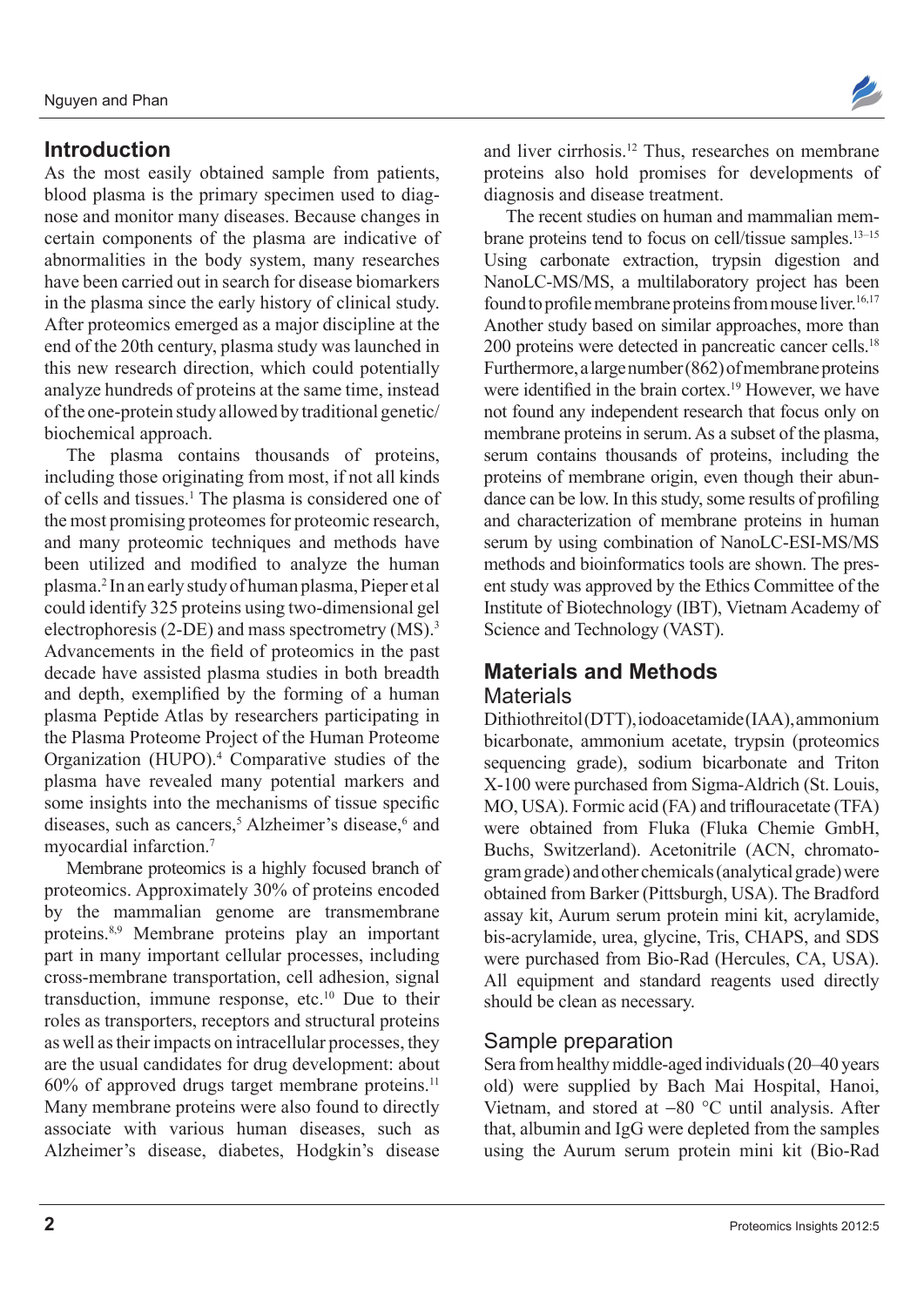Laboratories, Hercules, CA, USA). Briefly, serum protein column was washed with 1 ml of serum protein binding buffer. For each sample, 60 µl of serum was diluted with 180 µl serum protein binding buffer and then, 200 µl of diluted serum was loaded onto the column. Subsequently, the depleted serum – unbound fraction was collected by centrifugation at  $10,000 \times g$ for 20 sec. The removal of albumin and IgG was evaluated by 12.6% SDS-PAGE.

## In-solution trypsin digestion

The depleted sera containing approximately 30  $\mu$ g of total protein were dried by vacuum centrifugation and then dissolved in 50 mM  $NH<sub>4</sub> HCO<sub>3</sub>$ . The samples were reduced by 10 mM dithiothreitol (DTT) at 56 °C for 30 min and alkylated by 5 mM iodoacetamide (IAA) at room temperature for 1 hr. Proteins in the samples were digested using trypsin (Sequencing grade, Sigma-Aldrich, St. Louis, MO, USA) at ratio of 1:50 (w/w) enzyme to protein at 37  $\degree$ C for 12 hrs. The digestion was stopped by formic acid with final concentration of 0.1%.

## Nano two-dimensional chromatography and mass spectrometry

Tryptic peptides were dissolved in 0.1% formic acid and loaded onto Strong Cation Exchange (SCX) Chromatography Column (LC Packing, Dionex, The Netherlands) for separation in the first dimension. The second dimension was performed using a C18 Reversed Phase (RP) Column (GraceVydac, Hesperia, CA, USA) with mobile phase consisting of 0.1% formic acid in water (A) and 0.1% formic acid in 85% acetonitrile (B). Peptides were eluted in a linear gradient from 0% to 100% mobile phase B at a flow rate of 0.2 µl/min for 90 min.

Tandem mass spectrometry analysis were performed using an ABI QSTAR®XL hybrid quadrupole/TOF MS/MS instrument (Applied Biosystems/MDS Sciex, Ontario, Canada) equipped with a nanoelectrospray source (Protana XYZ manipulator). Positive mode nanoelectrospray was generated from fused-silica PicoTip emitters with a 10  $\mu$ m aperture (New Objective, Woburn, MA) at 2.5 kV. MS and MS/MS spectra were recorded and processed in IDA mode (Information Dependent Acquisition) controlled by Analyst QS software. The range of the MS full scan was from

200 to 1500 amu followed by MS/MS fragmentation of the three most intense precursor ions. The dynamic ion selection threshold for MS/MS experiments was set to 45 counts.

## Identification of membrane proteins

The obtained MS and MS/MS spectra were searched against the NCBInr and the Swiss-Prot protein sequence database using Mascot<sup>TM</sup> V1.8 software (Matrix Science Ltd., London, UK). The parameters for searching were set as following: enzymatic digestion with trypsin with one potential missed cleavage; a peptide and fragment mass tolerance of ±0.5; carbamidomethyl (cysteine) as fixed modification; oxidation (methionine) as variable modification. Protein identifications were performed using a Mowse scoring algorithm with a confidence level of 95% and with at least two matched peptides. For further verification, proteins were validated using the open-source software MSQuant v 1.5 [\(http://](http://msquant.sourceforge.net/) [msquant.sourceforge.net/\)](http://msquant.sourceforge.net/).

Membrane proteins were sorted from total identified serum proteins based on UniProt protein database ([http://www.uniprot.org\)](http://www.uniprot.org). SOSUI prediction algorithm was used to predict transmembrane domains and average values of hydrophobicity of those membrane proteins.20

## **Results**

## Identification of membrane proteins in serum

The major aim of this study is to detect and profile membrane proteins from human serum. With the strategy and methods described above, 217 membrane proteins were detected from 2778 matched peptides (see Table 1, Supplementary Data). It is interesting to note that more than 90% of the identifications were based on 3 or more matched peptides. From the total of 217 identified membrane proteins, 129 proteins have at least one transmembrane domain (TMD) based on SOSUI prediction algorithm (see Table 1, Supplementary Data).

## Evaluation of membrane protein molecular weight

The distribution of molecular weights of membrane proteins from serum was shown in Figure 1. Membrane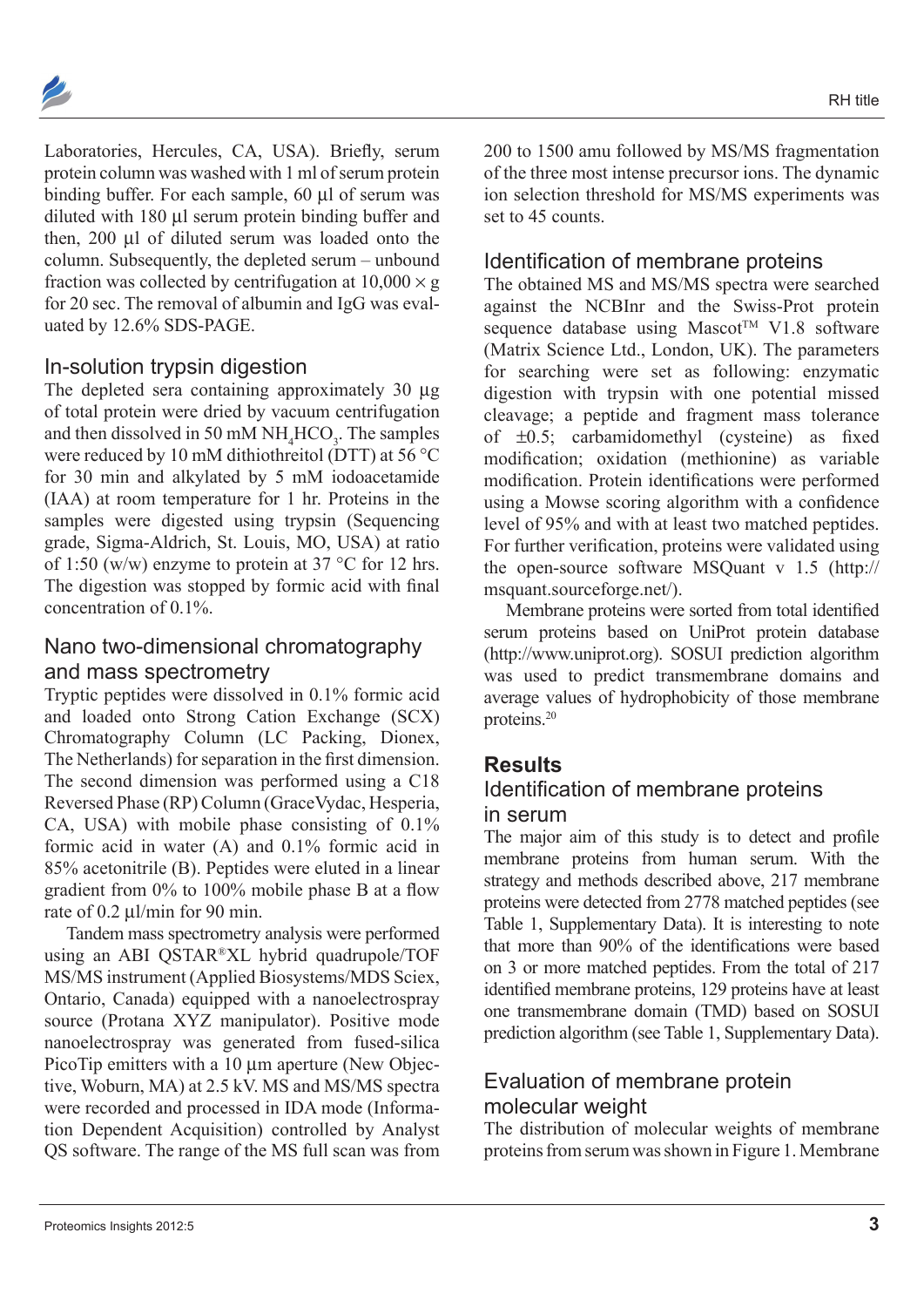

**Figure 1.** Distribution of molecular weights of membrane proteins found in human serum.

**Note:** Membrane protein identifications and molecular weights were obtained from MS and MS/MS data using Mascot software.

proteins in serum have a wide range of molecular weights. Proteins with molecular weights from 100– 200 kDa make up the largest group, accounting for 43% the total of 217 identified membrane proteins. The second most abundant is the group of proteins with molecular weights in the range of 200–300 kDa (26%). It is also notable that several membrane proteins (6%) have molecular weights above 500 kDa.

## Transmembrane domains (TMDs) and average of hydrophobicity

TMD is one of the most distinguished features of membrane proteins. In our study, 129 (59.4%) proteins were predicted to have at least one TMD in the total of 217 membrane proteins according to SOSUI prediction algorithm. The majority of these 129 proteins have one TMD (25 proteins) and two TMDs (40 proteins), but a considerable number have more than 8 TMDs, which are often receptors, transporters or ion channels.

In this study, SOSUI prediction algorithm was also used to evaluate the hydrophobicity of membrane proteins from human serum. The average hydrophobicity values of all identified membrane proteins were calculated based on their amino acid sequences. It is notable that almost all proteins have average hydrophobicity values below zero. Only 17 proteins have positive average hydrophobicity values and most of them (16 proteins) are integral membrane proteins or transmembrane proteins. In addition, 7 UniProt annotated membrane proteins could not be analyzed by SOSUI prediction algorithm because their sizes have more than 5000 amino acids.



**Figure 2.** Prediction of transmembrane domains of identified membrane proteins.

**Notes:** Sequences of 217 membrane proteins indentified in human serum were processed by SOSUI prediction system for transmembrane domain (TMD) predictions. More than half (59.4%) of the identified membrane proteins have at least one TMD, and the rest (40.6%) with no TMD are membrane-associated proteins. The ordinate axis shows the protein number, whereas absciss axis shows the number of TMD.

## Subcellular distribution of membrane proteins

The subcellular distribution of 217 identified membrane proteins was determined using UniProt database according to their accession numbers. Analyzing the available information about the identified membrane proteins, we found that, these proteins have a certain distribution or are shuttled between organelles: 119 proteins are from plasma membrane and a range of proteins are from other cell components, such as nucleus (11 proteins), endoplasmic reticulum (16 proteins), Golgi apparatus (23 proteins), and mitochondrion (7 proteins).

## Post-translational modifications of membrane proteins

In this study, 359 post-translational modifications (PTMs) of membrane proteins were found in 187 proteins based on UniProt database; the other 30 membrane proteins do not have post translational modifications. Among the total of membrane proteins having PTMs, proteins with one PTM (77 proteins – 41.2%) and two PTMs  $(66 \text{ proteins} - 35.3\%)$  are the majority, while proteins with 5 PTMs make up the smallest group  $(4 \text{ proteins} - 2.1\%)$ .

Among 359 modifications found in the identified membrane proteins, phosphorylation was the most common modification, with 136 phosphoproteins. Follow-up was glycosylation, with 96 glycoproteins. The third and fourth common groups were proteins with dilsufide bonds (48 proteins) and acetylation sites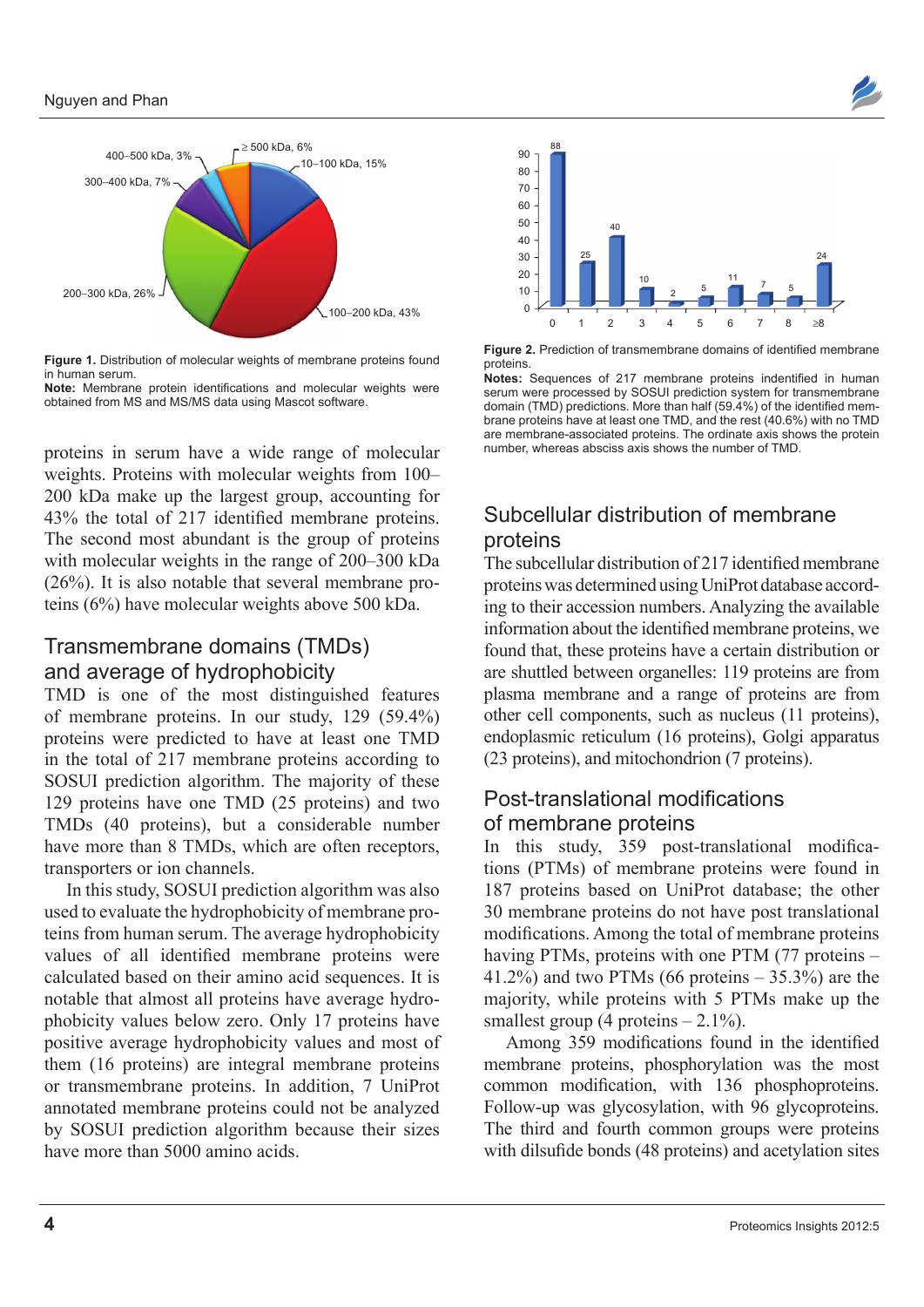

(34 proteins). Lipoproteins, palmitoylated proteins, nitrated proteins, ubiquitinated proteins… contributed to a small fraction of proteins with modifications (Fig. 3).

#### **Discussions**

In membrane proteomics, former studies are often inclined to use tissue/cell samples. Using membrane protein extraction by organic acid and NanoLC-MS/MS, Da Cruz et al found 182 membrane proteins from mouse liver mitochondrial inner membrane.<sup>21</sup> Another study used membrane proteins extraction from pancreatic cancer cells, SDS-PAGE, in-gel digestion and NanoLC-ESI-MS/MS and detected more than 200 proteins.18 In addition, a large number (862) of membrane proteins were found in the brain cortex.<sup>19</sup> The difference in the number of detected membrane proteins from various tissue types can be due to the specificity of each tissue, as well as fractionation and enrichment methods of each study. Combining data from four different sources, an early survey of the plasma by Anderson et al found 212 proteins with at least one TMD with multiple origins,<sup>1</sup> which is similar to our results. Probably, there might be more membrane proteins in the serum that have not been detected yet because of their low abundance compared to other serum proteins.

Phosphorylation and glycosylation are the two most common modifications of protein in animal cells. Phosphorylation modifies the structure and function of many proteins. An upset balance between phosphorylation and dephosphorylation is the cause of many diseases.<sup>22</sup> Glycosylation was estimated





**Notes:** Atotal of 359 PTMs were found in 217 identified membrane proteins. The most common modifications are phosphorylation and glycosylation.

to be found in over  $50\%$  of human proteins,<sup>23</sup> and also of interest because some diseases were found to be related to glycan structural alterations. $24,25$  Our results with the high proportion of phosphoproteins and glycoproteins showed the potential of membrane proteins in serum for diagnosis and treatment of disease.

#### **Conclusion**

By using NanoLC-ESI-MS/MS technologies and bioinformatics tools, a data set of 217 membrane proteins from normal human serum was identified. Some characterization such as subcellular distribution, molecular weigh, post translational modification, transmembrane domain (TMD) and average of hydrophobicity of the identified proteins were also given. 129 proteins (59%) have at least one transmembrane domain, and 187 proteins (86%) have post-translational modifications.

## **Author Contributions**

Conceived and designed the experiments: PVC. Analysed the data: NTD. Wrote the first draft of the manuscript: PVC, NTD. Contributed to the writing of the manuscript: PVC, NTD. Agree with manuscript results and conclusions: PVC, NTD. Jointly developed the structure and arguments for the paper: PVC, NTD. Made critical revisions and approved final version: PVC, NTD. All authors reviewed and approved of the final manuscript.

#### **Acknowledgments**

The work was carried out at the National Key Laboratory of Gene Technology (NKLGT), Institute of Biotechnology (IBT), Vietnam Academy of Science and Technology (VAST).

#### **Funding**

The work was funded by National Foundation for Science and Technology Development (NAFOSTED).

#### **Competing Interests**

The author declares no conflicts of interest

#### **Disclosures and Ethics**

As a requirement of publication author(s) have provided to the publisher signed confirmation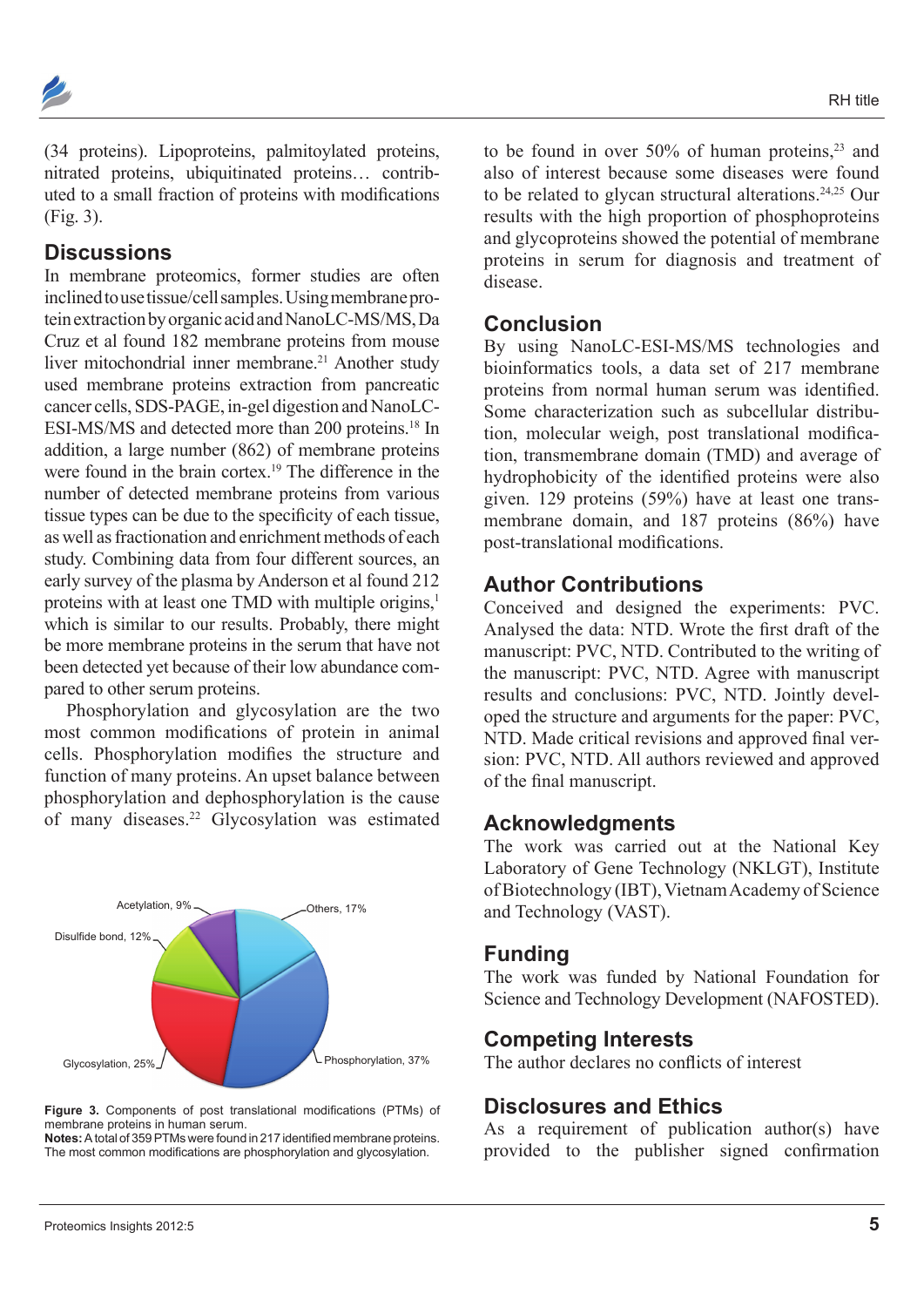of compliance with legal and ethical obligations including but not limited to the following: authorship and contributorship, conflicts of interest, privacy and confidentiality and (where applicable) protection of human and animal research subjects. The authors have read and confirmed their agreement with the ICMJE authorship and conflict of interest criteria. The authors have also confirmed that this article is unique and not under consideration or published in any other publication, and that they have permission from rights holders to reproduce any copyrighted material. Any disclosures are made in this section. The external blind peer reviewers report no conflicts of interest.

## **References**

- 1. Anderson NL, Polanski M, Peiper R, et al. The human plasma proteome: A nonredundant list developed by combination of four separate sources. *Mol Cell Proteomics*. 2004;3:311–26.
- 2. Pernemalm M, Lewensohn R, Lehtiö J. Affinity prefractionation for MSbased plasma proteomics. *Proteomics*. 2009;9(6):1420–7.
- 3. Pieper R, Gatlin CL, Makusky AJ, et al. The human serum proteome: Display of nearly 3700 chromatographically separated protein spots on twodimensional electrophoresis gels and identification of 325 distinct proteins. *Proteomics*. 2003;3(7):1345–64.
- 4. Farrah T, Deutsch EW, Omenn GS, et al. A high-confidence human plasma proteome reference set with estimated concentrations in Peptide Atlas. *Mol Cell Proteomics*. In press.
- 5. Hanash SM, Pitteri SJ, Faca VM. Mining the plasma proteome for cancer biomarkers. *Nature*. 2008;452(7187):571–9.
- 6. Hye A, Lynham S, Thambisetty M, et al. Proteome-based plasma biomarkers for Alzheimer's disease. *Brain*. 2006;129(11):3042–50.
- 7. Marshall J, Kupchak P, Zhu W, et al. Processing of serum proteins underlies the mass spectral fingerprinting of myocardial infarction. *J Proteome Res*. 2003;2(4):361–72.
- 8. Stevens TJ, Arkin IT. Do more complex organisms have a greater proportion of membrane proteins in their genomes? *Proteins*. 2000;39(4):417–20.
- 9. Wallin E, von Heijne G. Genome-wide analysis of integral membrane proteins from eubacterial, archaean and eukaryotic organisms. *Protein Sci*. 1998;7(4):1029–38.



- 10. Wu CC, Yates JR. The application of mass spectrometry to membrane proteomics. *Nat Biotechnol*. 2003;21(3):262–7.
- 11. Hopkins AL, Groom CR. The druggable genome. *Nat Rev Drug Discov*. 2002;1(9):727–30.
- 12. Fagerberg L, Jonasson K, von Heijne G, et al. Prediction of the human membrane proteome. *Proteomics*. 2010;10(6):1141–9.
- 13. Josic D, Clifton JG. Mammalian plasma membrane proteomics. *Proteomics*. 2007;7(16):3010–29.
- 14. Santoni V, Molloy M, Rabilloud T. Membrane proteins and proteomics: Un amour impossible? *Electrophoresis*. 2000;21(6):1054–70.
- 15. Sprenger RR, Jensen ON. Proteomics and the dynamics plasma membrane: Quo Vadis? *Proteomics*. 2010;10(22):3997–011.
- 16. Peng L, Kapp EA, Fenyö D, et al. The Asia Oceania Human Proteome Organisation Membrane Proteomics Initiative. Preparation and characterisation of the carbonate-washed membrane standard. *Proteomics*. 2010;10(22): 4142–8.
- 17. Peng L, Kapp EA, McLauchlan D, et al. Characterization of the Asia Oceania Human Proteome Organisation Membrane Proteomics Initiative Standard using SDS-PAGE shotgun proteomics. *Proteomics*. 2011;11(22):4376–84.
- 18. Liu X, Zhang M, Go VL, et al. Membrane proteomic analysis of pancreatic cancer cells. *J Biomed Sci*. 2010;17(1):17–74.
- 19. Nielsen PA, Olsen JV, Podtelejnikov AV, et al. Proteomic mapping of brain plasma membrane proteins. *Mol Cell Proteomics*. 2005;4(4):402–8.
- 20. Hirokawa T, Boon-Chieng S, Mitaku S. SOSUI: classification and secondary structure prediction system for membrane proteins. *Bioinformatics*. 1998; 14(4):378–9.
- 21. Da Cruz S, Martinou JC. Purification and proteomic analysis of the mouse liver mitochondrial inner membrane. *Methods Mol Biol*. 2008;432:101–16.
- 22. Cohen P. The role of protein phosphorylation in human health and disease. *Eur J Biochem*. 2001;268(19):5001–10.
- 23. Wong CH. Protein glycosylation: new challenges and opportunities. *J Org Chem*. 2005;70(11):4219–25.
- 24. Durand G, Seta N. Protein glycosylation and diseases: blood and urinary oligosaccharides as markers for diagnosis and therapeutic monitoring. *Clin Chem*. 2000;46(6):795–805.
- 25. Tian Y, Zhan H. Glycoproteomics and clinical applications. *Proteomics Clin Appl*. 2010;4(2):124–32.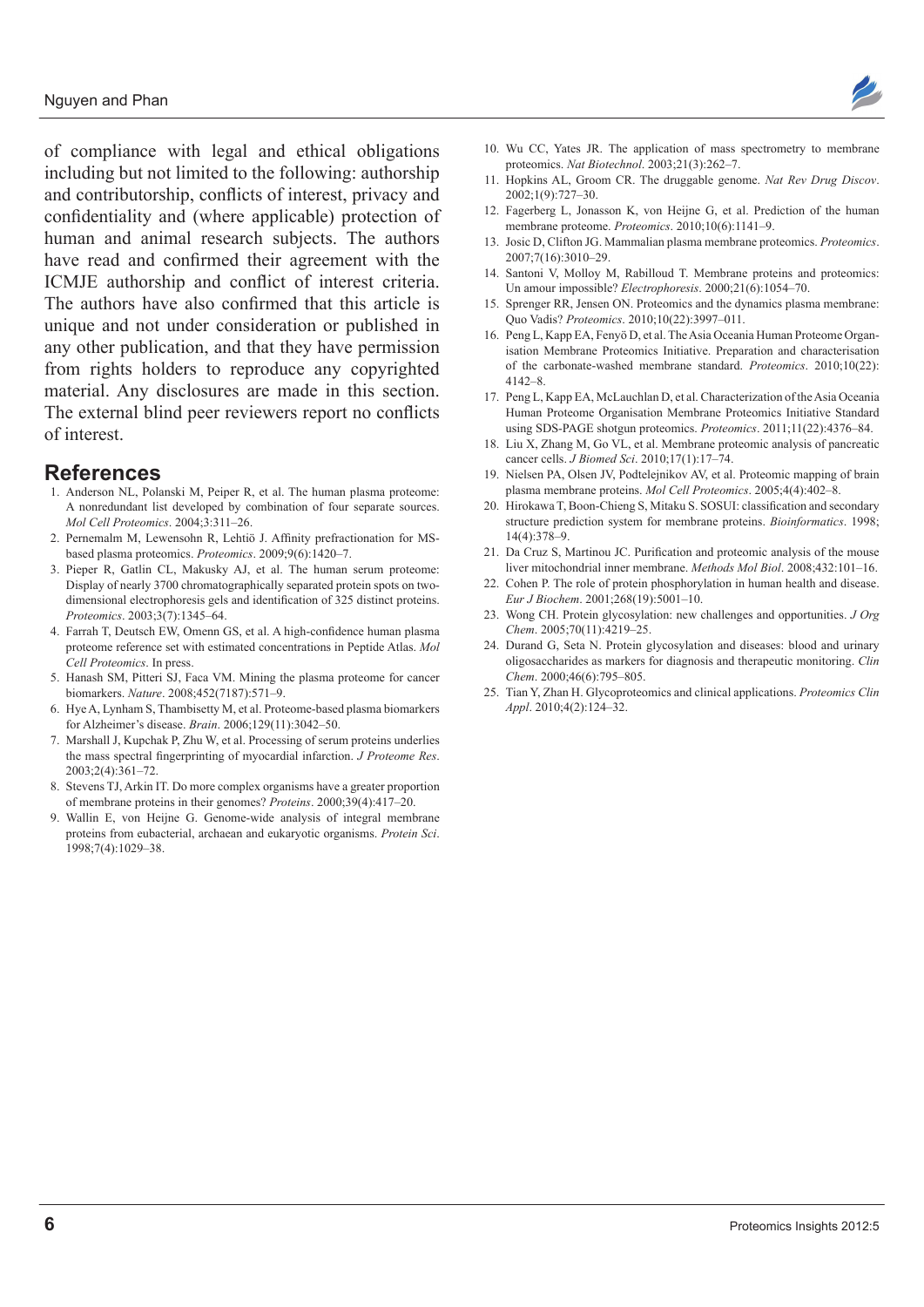

## **Supplementary Data**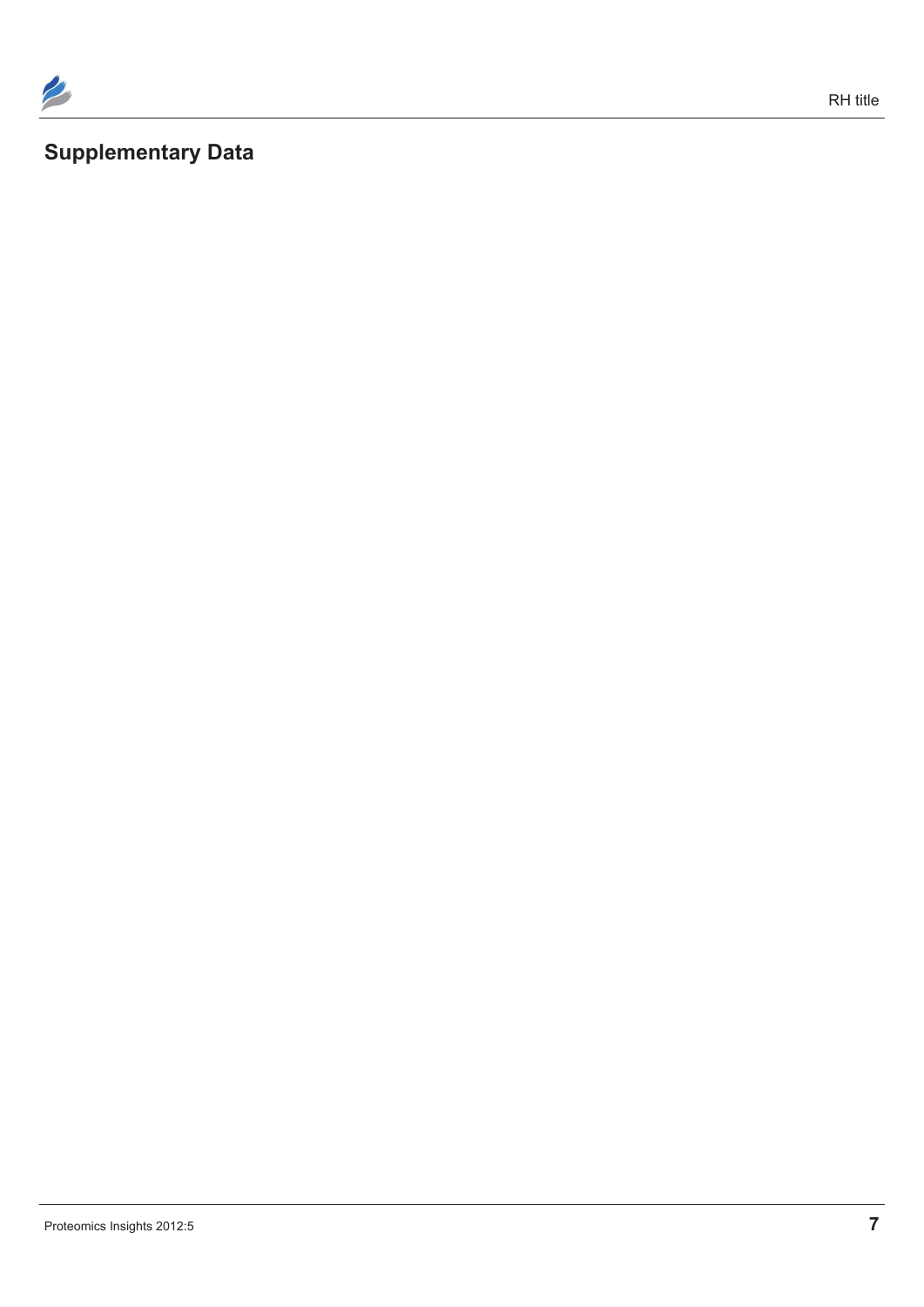

| No.             | <b>Accession</b><br>number | <b>Protein name</b>                                          | <b>Score</b> | <b>Peptide</b><br>match | <b>Molecular</b><br>weight |
|-----------------|----------------------------|--------------------------------------------------------------|--------------|-------------------------|----------------------------|
|                 | Q8TC27                     | A disintegrin and metalloprotease domain 32                  | 43           | 5                       | 90328                      |
| $\overline{2}$  | Q9H2U9                     | A disintegrin and metalloproteinase 7                        | 35           | 9                       | 88036                      |
| $\mathfrak{3}$  | Q9BZC7                     | ABC transporter ABCA2                                        | 61           | 16                      | 272140                     |
| 4               | Q8IZY2                     | ABC transporter ABCA7                                        | 46           | 6                       | 236328                     |
|                 |                            |                                                              |              |                         |                            |
| 5               | Q99758                     | ABC3                                                         | 41           | 23                      | 192862                     |
| $6\phantom{1}6$ | P00519                     | Abl protein                                                  | 46           | $\mathbf{3}$            | 123852                     |
|                 | O00763                     | Acetyl-CoA carboxylase                                       | 60           | 6                       | 281569                     |
| 8               | O00763                     | Acetyl-CoA carboxylase 2                                     | 54           | 6                       | 278361                     |
| 9               | O14617                     | Adapter-related protein complex 3 delta 1 subunit variant    | 62           | 9                       | 145094                     |
| 10              | O95996                     | Adenomatosis polyposis coli 2                                | 49           | 24                      | 245966                     |
| 11              | Q13813                     | Alpha II spectrin                                            | 70           | 17                      | 285689                     |
| 12              | P02763                     | Alpha-1-acid Glycoprotein 1 precursor                        | 90           | 37                      | 23579                      |
|                 |                            |                                                              |              |                         |                            |
| 13              | Q9UHC3                     | Amiloride-sensitive cation channel 3 isoform c               | 48           | 8                       | 61376                      |
| 14              | Q07837                     | Amino acid transport protein                                 | 56           | 11                      | 79240                      |
| 15              | Q07075                     | Aminopeptidase A                                             | 50           | 15                      | 109689                     |
|                 |                            |                                                              |              |                         |                            |
| 16              | Q5Y190                     | Anchor protein                                               | 53           |                         | 458487                     |
| 17              | Q96Q91                     | Anion exchanger AE4                                          | 47           | $\overline{4}$          | 105149                     |
| 18              | Q9P2R3                     | <b>ANKHZN</b>                                                | 54           | $\overline{7}$          | 129534                     |
| 19              | P02647                     | Apolipoprotein A-I preproprotein                             | 245          | 45                      | 30759                      |
|                 |                            |                                                              |              |                         |                            |
| 20              | Q12797                     | Aspartyl(asparaginyl)beta-hydroxylase; HAAH                  | 42           | 3                       | 86294                      |
| 21              | Q86UQ4                     | ATP binding cassette, sub-family A (ABC1), member 13         | 50           | 12                      | 580524                     |
| 22              | Q96J66                     | ATP-binding cassette protein C11 isoform A                   | 40           | 18                      | 151566                     |
| 23              | Q96J66                     | ATP-binding cassette transporter MRP8                        | 47           | 5                       | 155872                     |
| 24              | Q9HC28                     | ATP-binding cassette, sub-family A, member 2 isoform b       | 77           | 39                      | 275244                     |
| 25              | Q92887                     | ATP-binding cassette, sub-family C (CFTR/MRP), member 2      | 36           | 68                      | 175237                     |
| 26              | Q9UMD9                     | Autoantigen                                                  | 55           | 8                       | 154929                     |
|                 |                            |                                                              |              |                         |                            |
| 27              | Q13563                     | Autosomal dominant polycystic kidney disease type II protein | 47           | 4                       | 110462                     |
| 28              | P50851                     | Beige-like protein; CDC4L protein                            | 57           | 18                      | 320076                     |
| 29              | Q76KP1                     | Beta-1,4-N-acetyl-galactosaminyl transferase 4               | 39           | 10                      | 116954                     |
| 30              | Q01082                     | Beta-spectrin                                                | 43           | 10                      | 275259                     |
| 31              | Q01082                     | Beta-spectrin 2 isoform 2                                    | 39           | 8                       | 251948                     |
| 32              | Q15413                     | Brain ryanodine receptor                                     | 73           | 24                      | 556937                     |
| 33              | O14514                     | Brain-specific angiogenesis inhibitor 1                      | 51           | 14                      | 176900                     |
|                 |                            |                                                              |              |                         |                            |
| 34              | O60241                     | Brain-specific angiogenesis inhibitor 2                      | 70           | 11                      | 174738                     |
| 35              | O60242                     | Brain-specific angiogenesis inhibitor 3                      | 59           | $\overline{7}$          | 176123                     |
| 36              | Q9HCU4                     | Cadherin EGF LAG seven-pass G-type receptor 2                | 44           | $\overline{7}$          | 322214                     |
| 37              | Q9NYQ7                     | Cadherin EGF LAG seven-pass G-type receptor 3                | 51           | 10                      | 362937                     |
| 38              | Q9H251                     | Cadherin-23                                                  | 74           | 6                       | 370095                     |
| 39              | Q59FJ3                     | Calcium channel, voltage-dependent, N type, alpha 1B subunit | 49           | 8                       | 264553                     |
|                 | Q9HCF6                     | Calcium-permeable store-operated channel TRPM3b              |              | 11                      | 180008                     |
| 40              |                            |                                                              | 72           |                         |                            |
| 41              | Q08499                     | cAMP-specific phoshodiesterase HPDE4D3 variant               | 42           | 6                       | 76872                      |
| 42              | Q96P48                     | Centaurin delta 2 isoform a variant                          | 41           | 9                       | 166159                     |
|                 |                            |                                                              |              |                         |                            |

#### **Table 1.** List of identified membrane proteins in human serum.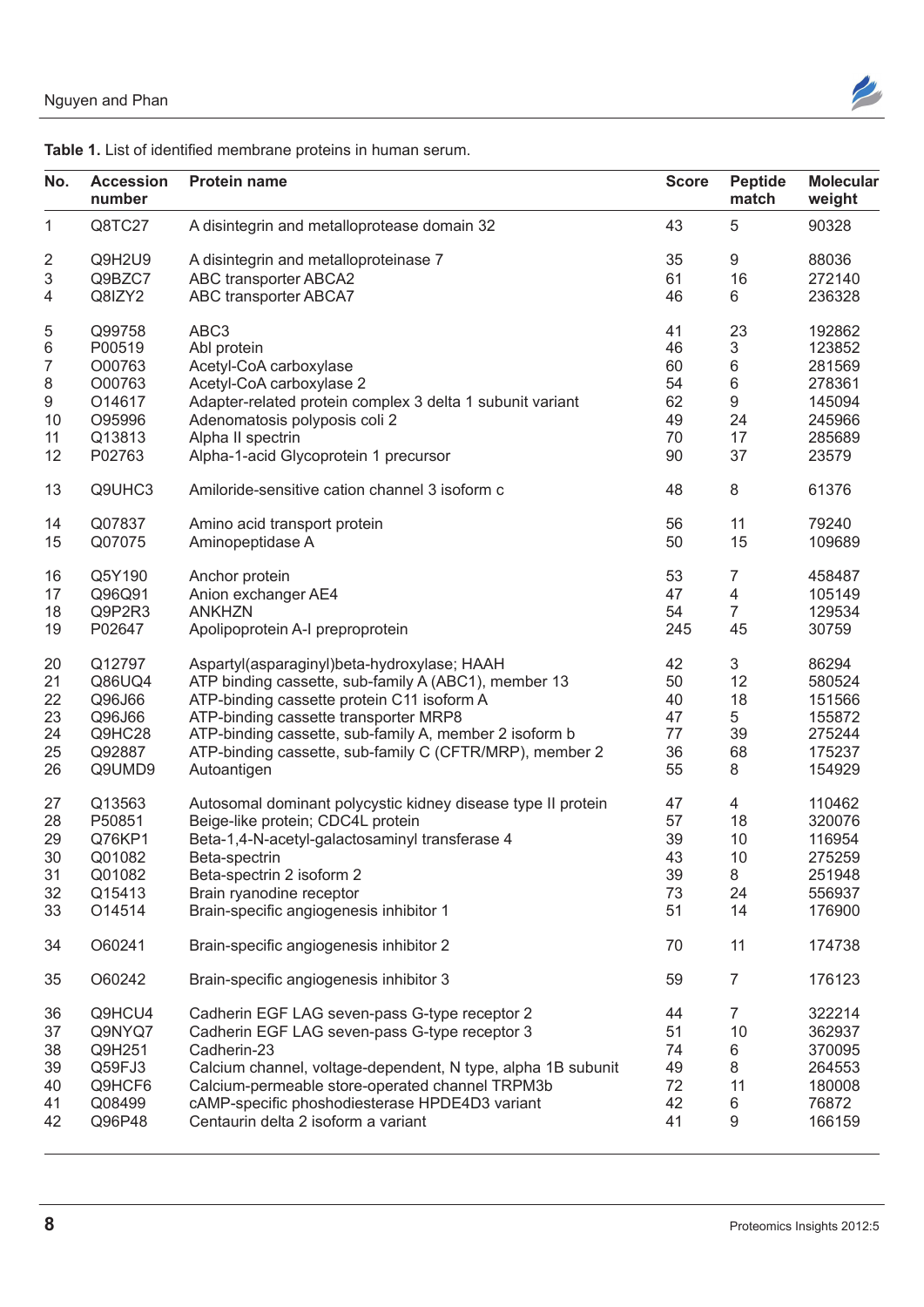

| <b>PTM</b><br><b>Subcellular location</b>                                                       | Hydrophobicity<br>value | <b>TMDs</b>    |
|-------------------------------------------------------------------------------------------------|-------------------------|----------------|
| Unclear<br>Disulfide bond, Glycoprotein,<br>Phosphoprotein                                      | $-0.312452$             | 2              |
| Disulfide bond, Glycoprotein<br>Unclear                                                         | $-0.414589$             | 2              |
| Membrane<br>Glycoprotein, Phosphoprotein                                                        | $-0.065216$             | 14             |
| Plasma membrane, Endosome membrane,<br>Disulfide bond, Glycoprotein<br>Golgi apparatus membrane | 0.055080                | 12             |
| Plasma membrane<br>Phosphoprotein                                                               | 0.089026                | 13             |
| Lipoprotein, Myristate, Phosphoprotein<br>Nucleus membrane                                      | $-0.597169$             | $\Omega$       |
| Phosphoprotein<br>Endomembrane                                                                  | $-0.227218$             |                |
| Endomembrane<br>Phosphoprotein                                                                  | $-0.227218$             |                |
| Golgi apparatus membrane<br>Phosphoprotein                                                      | $-0.491761$             |                |
| Golgi apparatus membrane<br>Unknown                                                             | $-0.529135$             |                |
| Extracellular space<br>Acetylation, Phosphoprotein                                              | $-0.790330$             |                |
| Disulfide bond, Glycoprotein, Lipoprotein,<br>Unclear<br>Palmitate, Phosphoprotein              | $-0.535821$             |                |
| Disulfide bond, Glycoprotein,<br>Plasma membrane<br>Phosphoprotein                              | $-0.265348$             | $\overline{2}$ |
| Disulfide bond, Glycoprotein<br>Plasma membrane                                                 | $-0.441082$             |                |
| Disulfide bond, Glycoprotein,<br>Plasma membrane<br>Phosphoprotein                              | $-0.390491$             |                |
| Plasma membrane<br>Unknown                                                                      | $-0.188033$             | 20             |
| Plasma membrane<br>Glycoprotein, Phosphoprotein                                                 | 0.143947                | 11             |
| Endosome membrane<br>Acetylation                                                                | $-0.154490$             | $\Omega$       |
| Plasma membrane<br>Glycation, Glycoprotein, Lipoprotein,<br>Palmitate, Phosphoprotein           | $-0.717228$             | $\Omega$       |
| Glycoprotein, Phosphoprotein<br>Endoplasmic reticulum membrane                                  | $-0.788128$             |                |
| Plasma membrane<br>Unknown                                                                      | $-0.010508$             | 14             |
| Plasma membrane<br>Glycoprotein                                                                 | 0.191607                | 12             |
| Glycoprotein<br>Plasma membrane                                                                 | 0.191607                | 12             |
| Unknown<br>Lysosome membrane                                                                    | $-0.064204$             | 14             |
| Plasma membrane<br>Glycoprotein, Phosphoprotein                                                 | 0.091068                | 13             |
| Disulfide bond, Glycoprotein, Hydroxylation,<br>Plasma membrane<br>Phosphoprotein               | $-0.573080$             |                |
| Glycoprotein<br>Endoplasmic reticulum membrane                                                  | $-0.328512$             | 8              |
| Plasma membrane<br>Acetylation, Phosphoprotein                                                  | $-0.201817$             | $\cap$         |
| Golgi apparatus membrane<br>Glycoprotein                                                        | $-0.597691$             |                |
| Acetylation, Glycoprotein, Phosphoprotein<br>Plasma membrane                                    | $-0.766116$             |                |
| Acetylation, Glycoprotein, Phosphoprotein<br>Plasma membrane                                    | $-0.766116$             |                |
| Endoplasmic reticulum<br>Glycoprotein                                                           | $-0.278727$             |                |
| Disulfide bond, Glycoprotein,<br>Plasma membrane<br>Phosphoprotein                              | $-0.311806$             | 8              |
| Disulfide bond, Glycoprotein,<br>Plasma membrane<br>Phosphoprotein                              | $-0.211924$             | 9              |
| Disulfide bond, Glycoprotein,<br>Plasma membrane<br>Phosphoprotein                              | $-0.211863$             | 9              |
| Disulfide bond, Glycoprotein, Hydroxylation<br>Plasma membrane                                  | $-0.270751$             |                |
| Disulfide bond, Glycoprotein, Hydroxylation<br>Plasma membrane                                  | $-0.271258$             |                |
| Glycoprotein, Phosphoprotein<br>Plasma membrane                                                 | $-0.142278$             |                |
| Unknown<br>Unclear                                                                              | $-0.264964$             | 12             |
| Unclear<br>Unknown                                                                              | $-0.302195$             |                |
| Unclear<br>Phosphoprotein                                                                       | $-0.674043$             |                |
| Plasma membrane, Golgi apparatus,<br>Phosphoprotein<br>Membrane                                 | $-0.422553$             |                |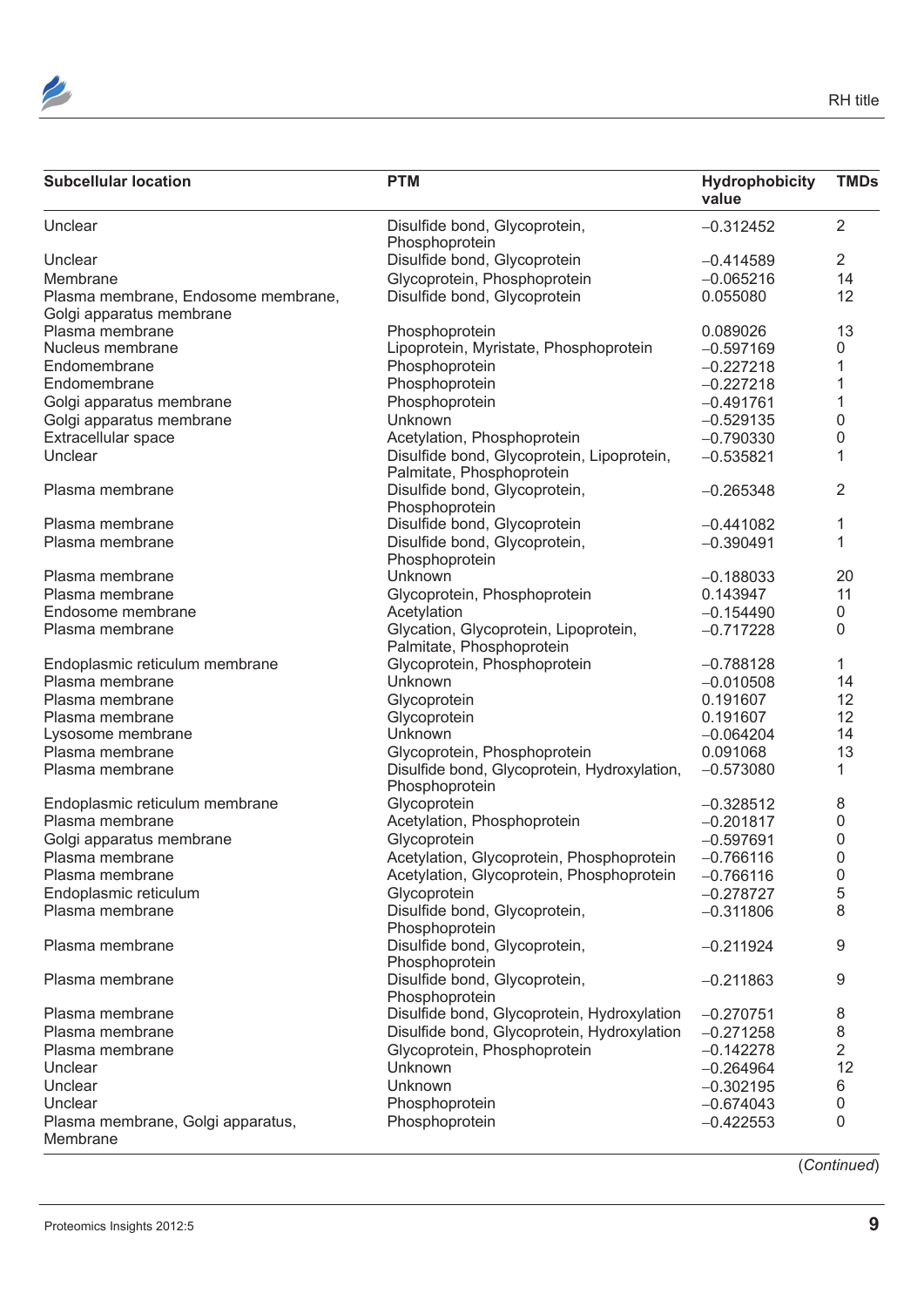

| No. | <b>Accession</b><br>number | <b>Protein name</b>                                                                                    | <b>Score</b> | Peptide<br>match | <b>Molecular</b><br>weight |
|-----|----------------------------|--------------------------------------------------------------------------------------------------------|--------------|------------------|----------------------------|
| 43  | Q15700                     | Channel associated protein of synapse                                                                  | 35           | 8                | 97896                      |
| 44  | Q96QT4                     | Channel-kinase 1                                                                                       | 65           | 11               | 214583                     |
| 45  | P51788                     | Chloride channel protein 2                                                                             | 41           | 8                | 99402                      |
| 46  | P00751                     | Complement factor B preproprotein                                                                      | 175          | 13               | 86847                      |
| 47  | P17927                     | Complement receptor 1                                                                                  | 38           | 8                | 230417                     |
|     |                            |                                                                                                        |              |                  |                            |
| 48  | P10606                     | COX5B                                                                                                  | 64           | 178              | 13914                      |
| 49  | Q7Z407                     | CUB and Sushi multiple domains 3 isoform 1                                                             | 36           | 13               | 414007                     |
| 50  | Q8IY37                     | DEAH (Asp-Glu-Ala-His) box polypeptide 37                                                              | 40           | $\overline{4}$   | 130547                     |
| 51  | Q6IC98                     | Death-inducing-protein                                                                                 | 49           | 14               | 66766                      |
| 52  | Q14185                     | Dedicator of cytokinesis 1                                                                             | 52           | $6\phantom{1}$   | 216208                     |
| 53  | Q5VWQ8                     | Disabled homolog 2 interacting protein isoform 2                                                       | 37           | 8                | 118547                     |
| 54  | O75923                     | Dysferlin isoform 8                                                                                    | 43           | $\overline{4}$   | 239254                     |
| 55  | P22413                     | Ectonucleotide pyrophosphatase/phosphodiesterase 1                                                     | 36           | 6                | 107024                     |
|     | Q8WYP5                     |                                                                                                        |              | $\overline{4}$   |                            |
| 56  |                            | ELYS transcription factor-like protein TMBS62                                                          | 43           |                  | 258191                     |
| 57  | Q541P7                     | EPH receptor B4 precursor                                                                              | 35           | 4                | 109741                     |
| 58  | Q15375                     | Ephrin receptor EphA7                                                                                  | 55           | 10               | 113735                     |
| 59  | Q15375                     | Ephrin receptor EphA7 variant                                                                          | 61           | 10               | 113994                     |
| 60  | P54762                     | Ephrin receptor EphB1 precursor                                                                        | 45           | 20               | 111297                     |
| 61  | P29323                     | Ephrin type-B receptor 2                                                                               | 36           | 11               | 119128                     |
| 62  | Q9NZJ5                     | Eukaryotic translation initiation factor 2-alpha kinase 3                                              | 48           | 11               | 126095                     |
|     |                            |                                                                                                        |              | 9                |                            |
| 63  | Q16099                     | Excitatory amino acid receptor 1; kainate receptor subunit EAA1                                        | 41           |                  | 108529                     |
| 64  | Q86XX4                     | Extracellular matrix protein FRAS1                                                                     | 45           | 10               | 453936                     |
| 65  | Q9NYQ8                     | FAT tumor suppressor 2 precursor                                                                       | 44           | $\overline{7}$   | 482097                     |
| 66  | Q6V017                     | Fat-like cadherin FATJ protein                                                                         | 43           | 10 <sup>°</sup>  | 354108                     |
| 67  | Q9NZM1                     | Fer-1 like protein 3                                                                                   | 66           | 11               | 234737                     |
| 68  | Q59F30                     | Fibroblast growth factor receptor 4 variant                                                            | 38           | 5                | 114772                     |
|     |                            |                                                                                                        | 40           | 10 <sup>°</sup>  |                            |
| 69  | P42345                     | FK506 binding protein 12-rapamycin associated protein 1                                                |              |                  | 290759                     |
| 70  | Q9Y2I7                     | FYVE finger-containing phosphoinositide kinase                                                         | 66           | 18               | 239581                     |
| 71  | Q86SQ6                     | G protein-coupled receptor 123                                                                         | 35           | 6                | 139868                     |
| 72  | Q5T848                     | G protein-coupled receptor 158                                                                         | 53           | 8                | 136886                     |
|     |                            |                                                                                                        |              |                  |                            |
| 73  | O75899                     | GABBR2 protein                                                                                         | 42           |                  | 100861                     |
| 74  | Q14789                     | Giantin                                                                                                | 44           | 13               | 377273                     |
| 75  | P42261                     | Glutamate receptor type 1                                                                              | 42           | $\overline{7}$   | 102270                     |
|     |                            |                                                                                                        |              |                  |                            |
| 76  | Q9Y3R0                     | Glutamate receptor-interacting protein 1                                                               | 46           | $\overline{5}$   | 123203                     |
| 77  | Q14789                     | Golgi antigen gcp372                                                                                   | 44           | 8                | 373440                     |
| 78  | Q08378                     | Golgi autoantigen, golgin subfamily a, 3                                                               | 69           | 17               | 167765                     |
|     |                            |                                                                                                        |              |                  |                            |
| 79  | Q08378                     | Golgin-160                                                                                             | 57           | 16               | 167810                     |
| 80  | Q6PRD1                     | GPR158-like 1 receptor                                                                                 | 54           | 11               | 260635                     |
| 81  | Q8WXG9                     | G-protein coupled receptor 98                                                                          | 69           | 21               | 694181                     |
| 82  | Q8IWJ2                     | GRIP and coiled-coil domain-containing 2 isoform a                                                     | 53           | 15               | 196873                     |
| 83  | O15068                     | Guanine nucleotide exchange factor DBS                                                                 | 37           | $\overline{4}$   | 129340                     |
| 84  | P52272                     | Heterogeneous nuclear ribonucleoprotein M isoform a                                                    | 44           | 13               | 77749                      |
|     |                            |                                                                                                        |              |                  |                            |
| 85  | O43166                     | High-risk human papilloma viruses E6 oncoproteins targeted<br>protein E6TP1 alpha; putative GAP protei | 59           | 12               | 198570                     |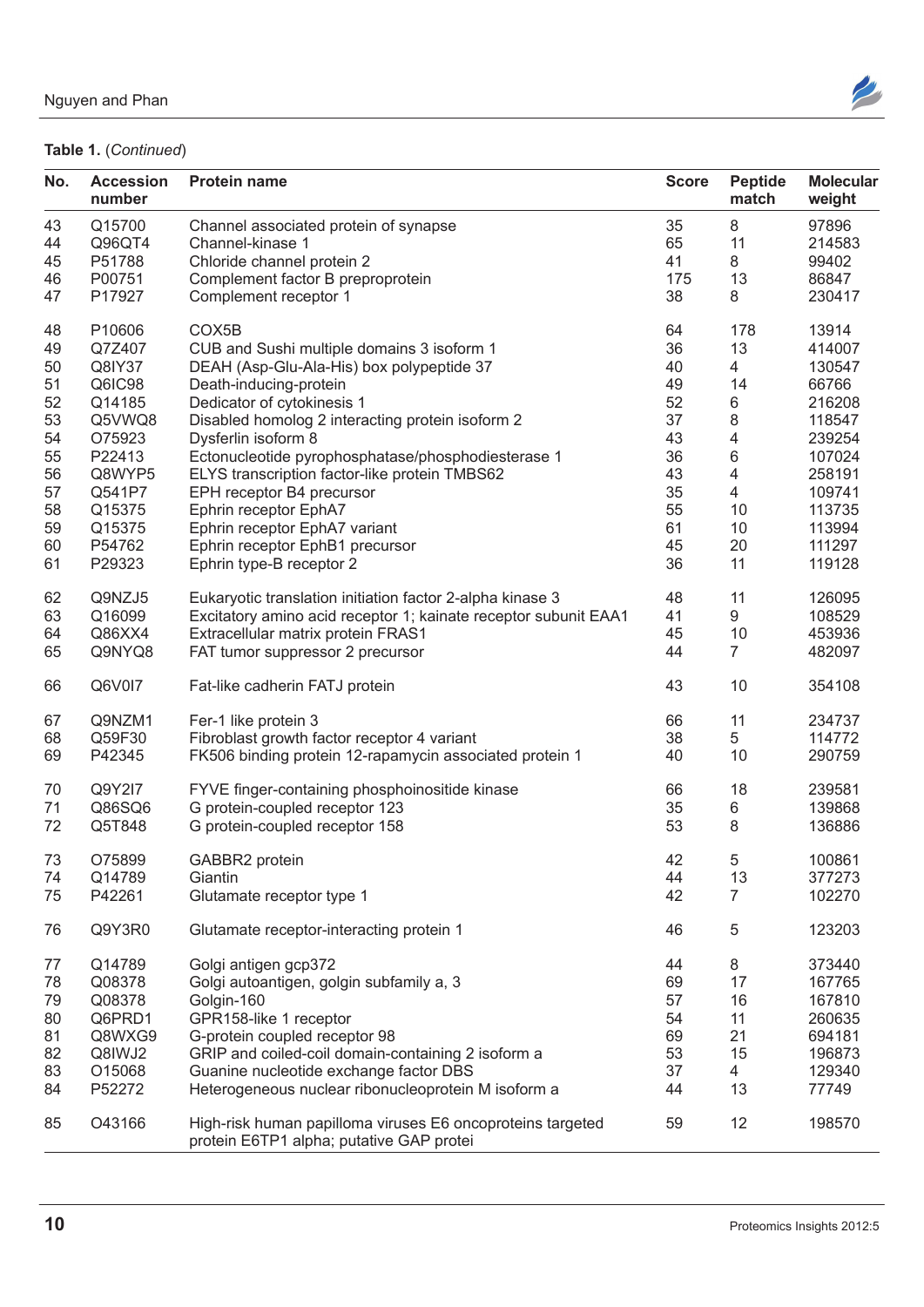

| <b>Subcellular location</b>                                                     | <b>PTM</b>                                                        | Hydrophobicity<br>value                                                                                                                                                                                                                                                                                                                                                                                                       | <b>TMDs</b>    |
|---------------------------------------------------------------------------------|-------------------------------------------------------------------|-------------------------------------------------------------------------------------------------------------------------------------------------------------------------------------------------------------------------------------------------------------------------------------------------------------------------------------------------------------------------------------------------------------------------------|----------------|
| Plasma membrane                                                                 | Lipoprotein, Palmitate, Phosphoprotein                            | $-0.519310$                                                                                                                                                                                                                                                                                                                                                                                                                   | $\Omega$       |
| Plasma membrane                                                                 | Phosphoprotein                                                    | $-0.270456$                                                                                                                                                                                                                                                                                                                                                                                                                   | 6              |
| Plasma membrane                                                                 | Unknown                                                           | 0.132517                                                                                                                                                                                                                                                                                                                                                                                                                      | 11             |
| Plasma membrane                                                                 | Acetylation                                                       | $-0.501047$                                                                                                                                                                                                                                                                                                                                                                                                                   |                |
| Plasma membrane                                                                 | Disulfide bond, Glycoprotein, Pyrrolidone<br>carboxylic acid      | $-0.320010$                                                                                                                                                                                                                                                                                                                                                                                                                   | 3              |
| Mitochondrion membrane                                                          | Acetylation                                                       |                                                                                                                                                                                                                                                                                                                                                                                                                               |                |
| Plasma membrane                                                                 | Disulfide bond, Glycoprotein                                      |                                                                                                                                                                                                                                                                                                                                                                                                                               |                |
| Unclear                                                                         | Unknown                                                           |                                                                                                                                                                                                                                                                                                                                                                                                                               |                |
| Mitochondrion membrane                                                          | Phosphoprotein                                                    |                                                                                                                                                                                                                                                                                                                                                                                                                               |                |
| Unclear                                                                         | Phosphoprotein                                                    |                                                                                                                                                                                                                                                                                                                                                                                                                               |                |
| Plasma membrane                                                                 | Phosphoprotein                                                    |                                                                                                                                                                                                                                                                                                                                                                                                                               |                |
| Vesicle                                                                         | Phosphoprotein                                                    |                                                                                                                                                                                                                                                                                                                                                                                                                               |                |
| Plasma membrane                                                                 | Disulfide bond, Glycoprotein                                      |                                                                                                                                                                                                                                                                                                                                                                                                                               |                |
| Nuclear membrane                                                                | Acetylation, Phosphoprotein                                       |                                                                                                                                                                                                                                                                                                                                                                                                                               |                |
| Plasma membrane                                                                 | Unknown                                                           |                                                                                                                                                                                                                                                                                                                                                                                                                               | $\mathcal{P}$  |
| Plasma membrane                                                                 | Glycoprotein, Phosphoprotein                                      |                                                                                                                                                                                                                                                                                                                                                                                                                               |                |
| Plasma membrane                                                                 | Glycoprotein, Phosphoprotein                                      | $-0.284268$                                                                                                                                                                                                                                                                                                                                                                                                                   |                |
| Plasma membrane                                                                 | Glycoprotein, Phosphoprotein                                      |                                                                                                                                                                                                                                                                                                                                                                                                                               |                |
| Plasma membrane                                                                 | Lipoprotein, Myristate, Palmitate,<br>Phosphoprotein              | $-0.293460$                                                                                                                                                                                                                                                                                                                                                                                                                   | 2              |
| Endoplasmic reticulum membrane                                                  | Glycoprotein, Phosphoprotein                                      | $-0.450717$                                                                                                                                                                                                                                                                                                                                                                                                                   | 2              |
| Plasma membrane                                                                 | Glycoprotein                                                      | $-0.046653$                                                                                                                                                                                                                                                                                                                                                                                                                   |                |
| Plasma membrane                                                                 | Glycoprotein                                                      |                                                                                                                                                                                                                                                                                                                                                                                                                               |                |
| Plasma membrane                                                                 | Disulfide bond, Glycoprotein,<br>Phosphoprotein                   | $-0.249645$                                                                                                                                                                                                                                                                                                                                                                                                                   | 2              |
| Plasma membrane                                                                 | Disulfide bond, Glycoprotein,<br>Phosphoprotein                   | $-0.262940$                                                                                                                                                                                                                                                                                                                                                                                                                   | 2              |
| Nuclear membrane, plasma membrane                                               | Acetylation, Phosphoprotein                                       |                                                                                                                                                                                                                                                                                                                                                                                                                               |                |
| Unclear                                                                         | Unknown                                                           | 0.017312                                                                                                                                                                                                                                                                                                                                                                                                                      | 6              |
| Golgi membrane, endoplasmic reticulum<br>membrane, mitochondrial outer membrane | Acetylation, Phosphoprotein                                       | $-0.192586$                                                                                                                                                                                                                                                                                                                                                                                                                   | $\Omega$       |
| Endosome membrane                                                               | Acetylation, Phosphoprotein                                       | $-0.534366$                                                                                                                                                                                                                                                                                                                                                                                                                   |                |
| Plasma membrane                                                                 | Glycoprotein                                                      | $-0.317749$                                                                                                                                                                                                                                                                                                                                                                                                                   |                |
| Plasma membrane                                                                 | Glycoprotein, Isopeptide bond,<br>Phosphoprotein, Ubl conjugation | $-0.297674$<br>$-0.260239$<br>$-0.415385$<br>$-0.431833$<br>$-0.430617$<br>$-0.578302$<br>$-0.400145$<br>$-0.456000$<br>$-0.448765$<br>$-0.235562$<br>$-0.284268$<br>$-0.214431$<br>$-0.295608$<br>$-0.456091$<br>$-0.480988$<br>$-0.149734$<br>$-0.936847$<br>$-0.199227$<br>$-0.362500$<br>$-0.936847$<br>$-0.834781$<br>$-0.834781$<br>$-0.583101$<br>Too long<br>$-0.918825$<br>$-0.552067$<br>$-0.341643$<br>$-0.671840$ |                |
| Plasma membrane                                                                 | Glycoprotein, Phosphoprotein                                      |                                                                                                                                                                                                                                                                                                                                                                                                                               |                |
| Golgi apparatus membrane                                                        | Disulfide bond, Phosphoprotein                                    |                                                                                                                                                                                                                                                                                                                                                                                                                               |                |
| Plasma membrane,<br>Endoplasmic reticulum membrane                              | Glycoprotein, Lipoprotein, Palmitate,<br>Phosphoprotein           |                                                                                                                                                                                                                                                                                                                                                                                                                               | 5              |
| Plasma membrane,<br>Endoplasmic reticulum membrane                              | Phosphoprotein                                                    |                                                                                                                                                                                                                                                                                                                                                                                                                               | $\Omega$       |
| Golgi apparatus membrane                                                        | Disulfide bond, Phosphoprotein                                    |                                                                                                                                                                                                                                                                                                                                                                                                                               |                |
| Golgi apparatus membrane                                                        | Acetylation, Phosphoprotein                                       |                                                                                                                                                                                                                                                                                                                                                                                                                               |                |
| Golgi apparatus membrane                                                        | Acetylation, Phosphoprotein                                       |                                                                                                                                                                                                                                                                                                                                                                                                                               |                |
| Plasma membrane                                                                 | Glycoprotein                                                      |                                                                                                                                                                                                                                                                                                                                                                                                                               |                |
| Plasma membrane                                                                 | Unknown                                                           |                                                                                                                                                                                                                                                                                                                                                                                                                               |                |
| Golgi apparatus membrane                                                        | Phosphoprotein                                                    |                                                                                                                                                                                                                                                                                                                                                                                                                               |                |
| Plasma membrane                                                                 | Phosphoprotein                                                    |                                                                                                                                                                                                                                                                                                                                                                                                                               |                |
| Plasma membrane                                                                 | Acetylation, Phosphoprotein,<br>Ubl conjugation                   |                                                                                                                                                                                                                                                                                                                                                                                                                               |                |
| Plasma membrane                                                                 | Phosphoprotein                                                    |                                                                                                                                                                                                                                                                                                                                                                                                                               | $\overline{0}$ |
|                                                                                 |                                                                   |                                                                                                                                                                                                                                                                                                                                                                                                                               |                |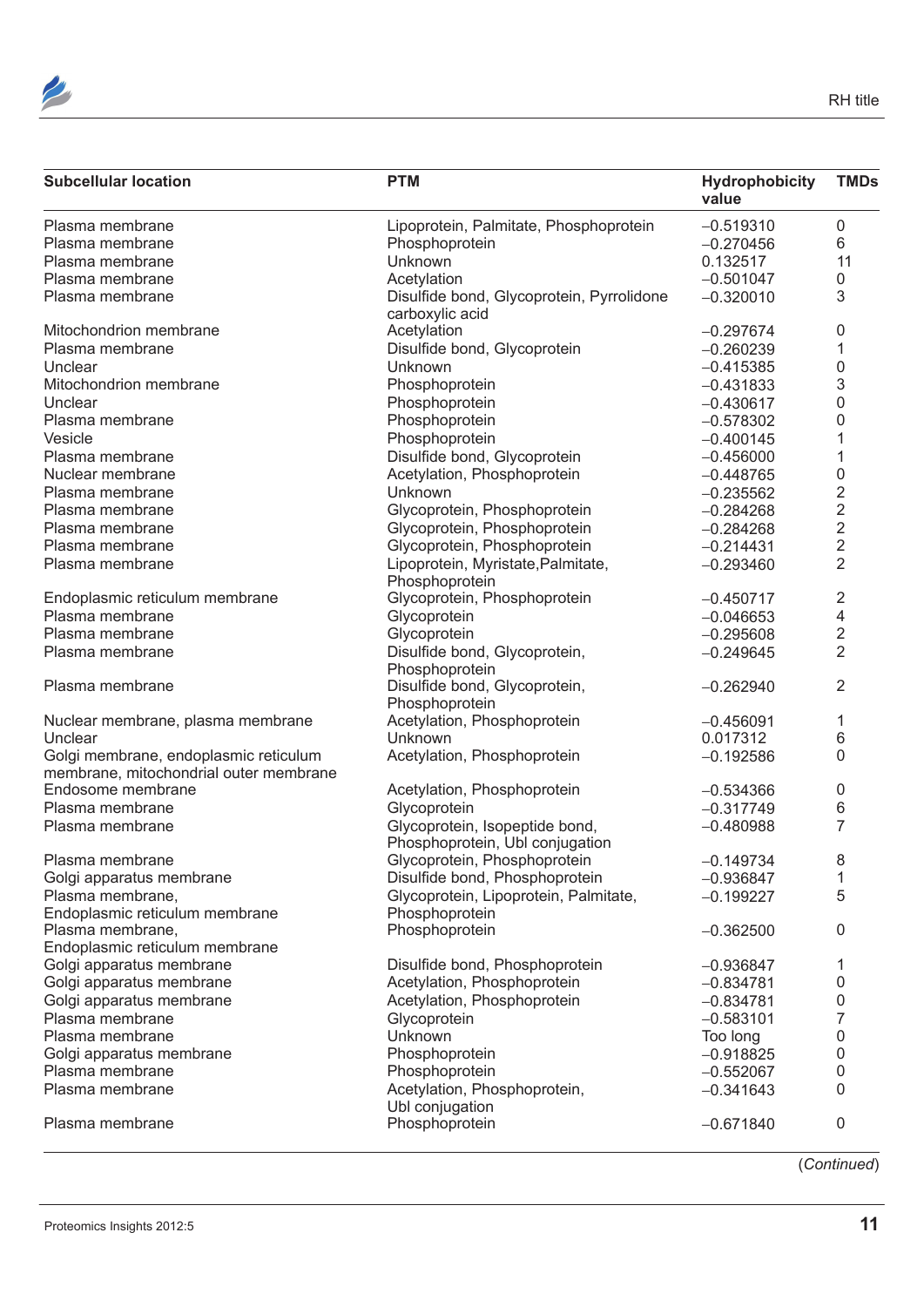

| No. | <b>Accession</b><br>number | <b>Protein name</b>                                               | <b>Score</b> | <b>Peptide</b><br>match | <b>Molecular</b><br>weight |
|-----|----------------------------|-------------------------------------------------------------------|--------------|-------------------------|----------------------------|
| 86  | P35523                     | Human CIC-1 muscle chloride channel                               | 37           | 7                       | 109696                     |
| 87  | Q14643                     | Human type 1 inositol 1,4,5-trisphosphate receptor                | 43           | 8                       | 309942                     |
| 88  | Q9HCF6                     | Hypothetical protein                                              | 72           | 10                      | 175211                     |
| 89  | Q9P1Z9                     | Hypothetical protein                                              | 43           | 14                      | 199652                     |
|     | A6NI73                     |                                                                   |              |                         |                            |
| 90  |                            | Immunoglobulin-like transcript 11 protein                         | 39           |                         | 27186                      |
| 91  | Q14571                     | Inositol 1,4,5-trisphosphate receptor type 2                      | 50           | 6                       | 311074                     |
| 92  | Q6P9B9                     | Integrator complex subunit 5                                      | 38           | 5                       | 109239                     |
| 93  | Q15811                     | Intersectin long form                                             | 40           | $\overline{7}$          | 196293                     |
| 94  | Q9H4E7                     | IRF4-binding protein                                              | 48           | $\overline{7}$          | 74422                      |
| 95  | Q92508                     | <b>KIAA0233</b>                                                   | 50           | 17                      | 234888                     |
| 96  | Q13023                     | <b>KIAA0311</b>                                                   | 40           | $\overline{7}$          | 259702                     |
| 97  | Q96P48                     | KIAA0782 protein                                                  | 45           | $\overline{\mathbf{4}}$ | 145325                     |
|     |                            |                                                                   |              |                         |                            |
| 98  | Q9Y2H9                     | KIAA0973 protein                                                  | 61           | 34                      | 173192                     |
| 99  | Q96RV3                     | KIAA0995 protein                                                  | 42           | $\overline{7}$          | 109401                     |
| 100 | Q9BZ29                     | KIAA1058 protein                                                  | 42           | $\overline{7}$          | 241774                     |
| 101 | Q5T848                     | KIAA1136 protein                                                  | 49           | 11                      | 66642                      |
|     |                            |                                                                   |              |                         |                            |
| 102 | Q5T4S7                     | KIAA1307 protein                                                  | 53           | $\overline{7}$          | 188524                     |
| 103 | Q9BZ72                     | KIAA1457 protein                                                  | 43           | 11                      | 151395                     |
| 104 | Q9P1Z9                     | KIAA1529 protein                                                  | 46           | 6                       | 196058                     |
| 105 | Q6KCM7                     | KIAA1896 protein                                                  | 45           | $\overline{7}$          | 63937                      |
| 106 | Q16787                     | Laminin alpha 3 subunit isoform 1                                 | 45           | $\overline{7}$          | 375652                     |
| 107 | P11047                     | Laminin B2 chain                                                  | 54           | $\overline{7}$          | 183195                     |
| 108 | Q9Y6N6                     | Laminin gamma 3 chain precursor                                   | 40           | 6                       | 177756                     |
| 109 | Q13449                     | <b>LAMP</b>                                                       | 41           | 13                      | 37798                      |
|     |                            |                                                                   |              |                         |                            |
| 110 | P42704                     | Leucine-rich PPR-motif containing protein                         | 52           | $\overline{7}$          | 146306                     |
| 111 | Q86UK5                     | Limbin                                                            | 41           | 5                       | 148825                     |
| 112 | P50851                     | Lipopolysaccharide-responsive and beige-like anchor protein       | 63           | 10                      | 321639                     |
|     |                            |                                                                   |              |                         |                            |
| 113 | Q9HCF6                     | Long transient receptor potential channel 3                       | 75           | 10                      | 196157                     |
| 114 | Q9NZR2                     | Low density lipoprotein receptor related protein-deleted in tumor | 51           | 9                       | 534844                     |
| 115 | Q5JRA6                     | Melanoma inhibitory activity family, member 3                     | 52           | $\overline{7}$          | 214255                     |
| 116 | Q86UL8                     | Membrane associated guanylate kinase, WW and PDZ domain           | 39           | 5                       | 159454                     |
|     |                            | containing 2                                                      |              |                         |                            |
| 117 | Q13421                     | Mesothelin                                                        | 45           | $\overline{a}$          | 68652                      |
| 118 | A1L467                     | Met proto-oncogene isoform b precursor                            | 48           | 6                       | 157779                     |
|     |                            |                                                                   |              |                         |                            |
| 119 | Q8IWA4                     | Mitofusin 1 precursor                                             | 38           | 10                      | 84892                      |
| 120 | Q6UVY6                     | Monooxygenase X                                                   | 36           | 9                       | 63474                      |
| 121 | Q8WXI7                     | Mucin 16                                                          | 38           | $\overline{7}$          | 747071                     |
| 122 | O75970                     | Multiple PDZ domain protein                                       | 60           | $\overline{7}$          | 222792                     |
| 123 | Q9NZM1                     |                                                                   | 42           | 6                       | 231092                     |
|     |                            | Myoferlin                                                         |              |                         |                            |
| 124 | B2RTY4                     | Myosin-IXa                                                        | 54           | 9                       | 294918                     |
| 125 | Q8NFP9                     | Neurobeachin                                                      | 53           | 6                       | 330066                     |
|     |                            |                                                                   |              |                         |                            |
| 126 | P21359                     | Neurofibromin isoform 1                                           | 43           | 10                      | 322760                     |
| 127 | Q9H2E3                     | Neuropilin-2b(5)                                                  | 53           | 6                       | 102975                     |
| 128 | Q13423                     | Nicotinamide nucleotide transhydrogenase                          | 85           | $\boldsymbol{9}$        | 114564                     |
| 129 | Q59GR1                     | Niemann-Pick disease, type C1 variant                             | 36           | 5                       | 145931                     |
|     |                            |                                                                   |              |                         |                            |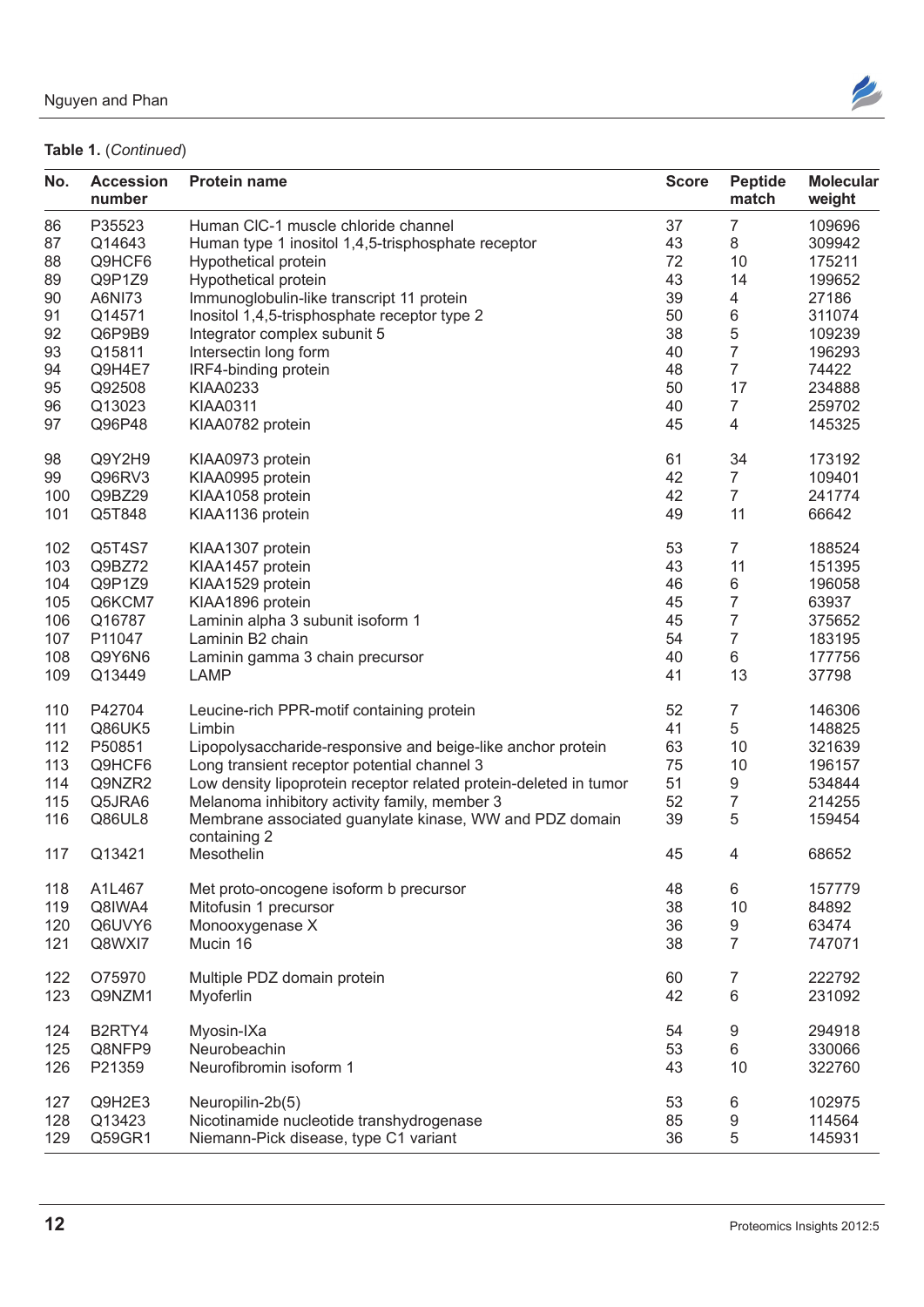

| <b>PTM</b><br><b>Subcellular location</b>                                                       | Hydrophobicity<br>value | <b>TMDs</b>    |
|-------------------------------------------------------------------------------------------------|-------------------------|----------------|
| Plasma membrane<br>Unknown                                                                      | 0.034919                | 11             |
| Glycoprotein, Phosphoprotein<br>Endoplasmic reticulum membrane                                  | $-0.315448$             | 6              |
| Unclear<br>Unknown                                                                              | $-0.300924$             |                |
| Unclear<br>Phosphoprotein                                                                       | $-0.647996$             |                |
| Unclear<br>Disulfide bond, Glycoprotein                                                         | $-0.267224$             |                |
| Plasma membrane<br>Acetylation, Phosphoprotein                                                  | $-0.266755$             |                |
| Phosphoprotein<br>Nucleus membrane                                                              | 0.109029                |                |
| Plasma membrane<br>Acetylation, Phosphoprotein                                                  | $-0.668043$             |                |
| Plasma membrane<br>Acetylation, Phosphoprotein                                                  | $-0.946435$             | $\Omega$       |
| Endoplasmic reticulum membrane<br>Glycoprotein                                                  | $-0.002357$             | 23             |
| Nucleus membrane<br>Unknown                                                                     | $-0.675982$             | $\overline{0}$ |
| Plasma membrane,<br>Phosphoprotein                                                              | $-0.422553$             | $\Omega$       |
| Golgi apparatus membrane                                                                        |                         |                |
| Plasma membrane<br>Phosphoprotein                                                               | $-0.569363$             | $\mathbf{0}$   |
| Plasma membrane<br>Glycoprotein                                                                 | $-0.284538$             | 13             |
| Plasma membrane<br>Phosphoprotein                                                               | $-0.349204$             | $\overline{0}$ |
| Glycoprotein, Isopeptide bond,<br>Plasma membrane<br>Phosphoprotein, Ubl conjugation            | $-0.480988$             | $\overline{7}$ |
| Acetylation, Phosphoprotein<br>Unclear                                                          | Too long                | $\mathbf{0}$   |
| Plasma membrane<br>Phosphoprotein                                                               | $-0.405561$             | $\Omega$       |
| Unclear<br>Phosphoprotein                                                                       | $-0.647996$             |                |
| Mitochondrial membrane<br>Unknown                                                               |                         |                |
|                                                                                                 | $-0.099147$             |                |
| Disulfide bond, Glycoprotein<br>Unclear                                                         | $-0.381368$             |                |
| Disulfide bond, Glycoprotein<br>Unclear                                                         | $-0.615042$             |                |
| Disulfide bond, Glycoprotein<br>Unclear                                                         | $-0.465018$             |                |
| Disulfide bond, GPI-anchor, Glycoprotein,<br>Plasma membrane<br>Lipoprotein, Phosphoprotein     | $-0.278106$             | 2              |
| Nuclear inner membrane<br>Acetylation                                                           | $-0.206097$             | $\Omega$       |
| Glycoprotein<br>Plasma membrane                                                                 | $-0.445185$             | 2              |
| Plasma membrane<br>Acetylation, Phosphoprotein                                                  | $-0.201817$             | $\Omega$       |
| Unknown<br>Plasma membrane                                                                      | $-0.300924$             |                |
| Disulfide bond, Glycoprotein<br>Plasma membrane                                                 | $-0.489888$             |                |
| Endoplasmic reticulum membrane<br>Glycoprotein, Phosphoprotein                                  | $-0.887466$             |                |
| Plasma membrane<br>Phosphoprotein                                                               | $-0.668455$             | $\Omega$       |
| Cleavage on pair of basic residues,<br>Plasma membrane<br>GPI-anchor, Glycoprotein, Lipoprotein | $-0.105714$             | $\overline{2}$ |
| Plasma membrane<br>Unknown                                                                      | $-0.144388$             | 2              |
| Mitochondrial membrane<br>Unknown                                                               | $-0.267476$             | $\overline{2}$ |
| Disulfide bond, Glycoprotein<br>Endoplasmic reticulum membrane                                  | $-0.260848$             | $\overline{2}$ |
| Plasma membrane<br>Disulfide bond, Glycoprotein,<br>Phosphoprotein                              | Too long                |                |
| Plasma membrane<br>Phosphoprotein                                                               | $-0.233203$             | $\bf{0}$       |
| Acetylation, Phosphoprotein<br>Vesicle membrane, nuclear membrane,<br>plasma membrane           | $-0.456091$             |                |
| Unclear<br>Phosphoprotein                                                                       | $-0.623980$             | 0              |
| Plasma membrane<br>Phosphoprotein                                                               | $-0.188358$             | 2              |
| Disulfide bond, GPI-anchor, Glycoprotein,<br>Plasma membrane<br>Lipoprotein                     | $-0.136950$             |                |
| Plasma membrane<br>Unknown                                                                      | $-0.440066$             | $\overline{2}$ |
|                                                                                                 |                         | 13             |
| Mitochondrial membrane<br>Acetylation                                                           | 0.299079                |                |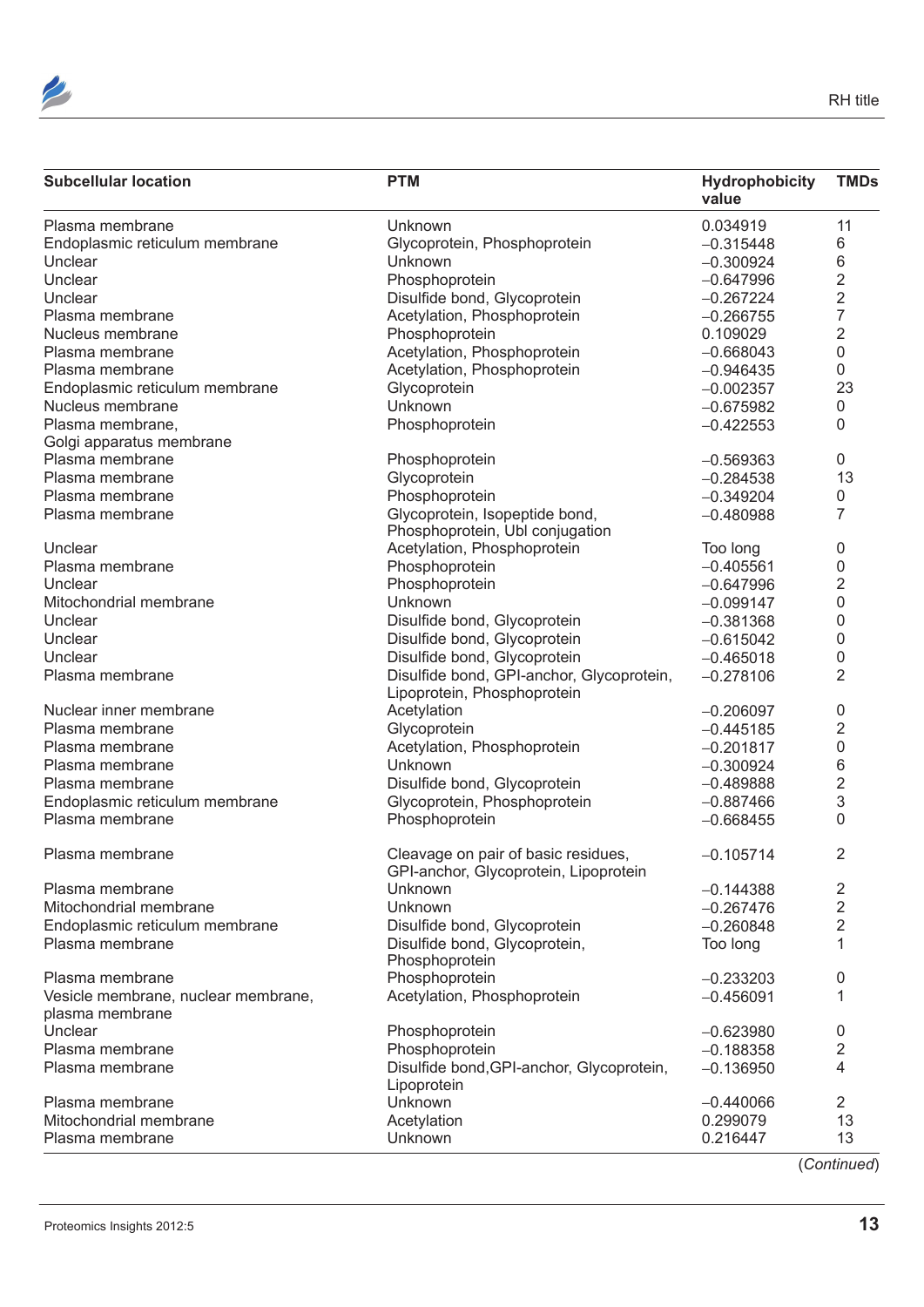

| No.        | <b>Accession</b><br>number | <b>Protein name</b>                                                                                              | <b>Score</b> | Peptide<br>match         | <b>Molecular</b><br>weight |
|------------|----------------------------|------------------------------------------------------------------------------------------------------------------|--------------|--------------------------|----------------------------|
| 130        | Q13224                     | N-methyl-D-aspartate receptor subunit NR3                                                                        | 53           | 16                       | 168067                     |
| 131        | Q13813                     | Nonerythroid alpha-spectrin                                                                                      | 59           | $\overline{7}$           | 284905                     |
| 132        | Q9UM47                     | Notch homolog 3                                                                                                  | 43           | 8                        | 256640                     |
| 133        | Q5STG5                     | Notch homolog 4 (Drosophila)                                                                                     | 51           |                          | 221594                     |
| 134        | P46531                     | Notch1 preproprotein                                                                                             | 38           | 11                       | 286350                     |
| 135        | Q92823                     | NrCAM protein                                                                                                    | 37           | 11                       | 144138                     |
| 136        | Q8WXH0                     | <b>NUANCE</b>                                                                                                    | 104          | 29                       | 801683                     |
| 137        | Q5VU65                     | Nucleoporin 210 kDa-like isoform 1                                                                               | 43           | 10                       | 211668                     |
| 138        | Q13017                     | p190-B                                                                                                           | 45           | 6                        | 173000                     |
| 139        | Q5T4S7                     | p600                                                                                                             | 121          | 21                       | 580607                     |
| 140        | O60245                     | PCDH7 (BH-Pcdh)c                                                                                                 | 40           | $\overline{4}$           | 130999                     |
|            |                            |                                                                                                                  |              |                          |                            |
| 141        | Q9BXM0                     | Periaxin                                                                                                         | 59           | 8                        | 155248                     |
| 142<br>143 | O75747<br>O00443           | Phosphatidylinositol-4-phosphate 3-kinase C2 domain-containing<br>gamma polypeptide<br>Phosphoinositide 3-kinase | 38<br>43     | 9<br>9                   | 167814<br>192271           |
|            |                            |                                                                                                                  |              |                          |                            |
| 144        | O00750                     | PI-3 kinase                                                                                                      | 46           | 5                        | 184101                     |
| 145        | Q6T4P5                     | Plasticity-related protein 2                                                                                     | 43           | 12                       | 79523                      |
| 146        | O75051                     | Plexin A2                                                                                                        | 37           | 13                       | 214220                     |
| 147        | Q9Y4D7                     | Plexin-D1                                                                                                        | 48           | 9                        | 215381                     |
| 148        | Q15142                     | Polycystic kidney disease-associated protein                                                                     | 57           |                          | 396273                     |
| 149        | Q8TDX9                     | Polycystin-1 L1                                                                                                  | 35           | $\overline{\mathcal{A}}$ | 319453                     |
| 150        | P13942                     | $Pro-a2(XI)$                                                                                                     | 51           | 10                       | 160545                     |
|            |                            |                                                                                                                  |              | 9                        |                            |
| 151        | P08123                     | Pro-alpha 2(I) collagen                                                                                          | 51           |                          | 129858                     |
| 152        | P02647                     | Proapolipoprotein                                                                                                | 664          | 75                       | 28944                      |
| 153        | Q07954                     | Prolow-density lipoprotein receptor-related protein 1                                                            | 66           | 13                       | 523119                     |
| 154        | Q05655                     | Protein kinase C-delta 13                                                                                        | 37           | $\overline{4}$           | 78624                      |
| 155        | Q8TF72                     | Protein Shroom 3                                                                                                 | 41           | 8                        | 218125                     |
|            |                            |                                                                                                                  |              |                          | 217261                     |
| 156        | Q96QU1                     | Protocadherin 15                                                                                                 | 59           | 13                       |                            |
| 157        | Q96QU1                     | Protocadherin 15 isoform CD1-4 precursor                                                                         | 48           | 12                       | 217303                     |
| 158        | Q9UN70                     | Protocadherin 43                                                                                                 | 45           |                          | 98230                      |
| 159        | Q14517                     | Protocadherin Fat 1                                                                                              | 52           | 9                        | 509384                     |
| 160        | Q9NYQ8                     | Protocadherin Fat 2                                                                                              | 59           | $\overline{7}$           | 482172                     |
| 161        | Q86V60                     | PTPRM protein                                                                                                    | 39           | 8                        | 158434                     |
| 162        | Q8WZA2                     | RAPGEF4 protein                                                                                                  | 53           | 13                       | 100339                     |
| 163        | P23467                     | Receptor-type tyrosine-protein phosphatase beta                                                                  | 50           | 26                       | 225497                     |
| 164        | Q13332                     | Receptor-type tyrosine-protein phosphatase S                                                                     | 43           | 9                        | 218155                     |
|            |                            |                                                                                                                  |              |                          |                            |
| 165        | Q86UR5                     | Regulating synaptic membrane exocytosis 1                                                                        | 40           | 6                        | 190154                     |
| 166        | Q5T4S7                     | Retinoblastoma-associated factor 600                                                                             | 124          | 20                       | 580547                     |
| 167        | Q5T5U3                     | Rho GTPase-activating protein 21                                                                                 | 41           | 8                        | 218567                     |
| 168        | Q13464                     | Rho-associated, coiled-coil containing protein kinase 1                                                          | 48           | $6\phantom{1}6$          | 159102                     |
| 169        | Q5T5U3                     | Rho-GTPase activating protein 10                                                                                 | 41           | 5                        | 218563                     |
|            | Q5JTH9                     |                                                                                                                  |              | 9                        | 145067                     |
| 170        |                            | Ribosomal RNA processing 12 homolog (S. cerevisiae)                                                              | 56           |                          |                            |
| 171        | Q86UR5                     | RIM long form                                                                                                    | 48           | $\overline{7}$           | 164927                     |
| 172        | P21817                     | Ryanodine receptor 1                                                                                             | 61           | 11                       | 55204                      |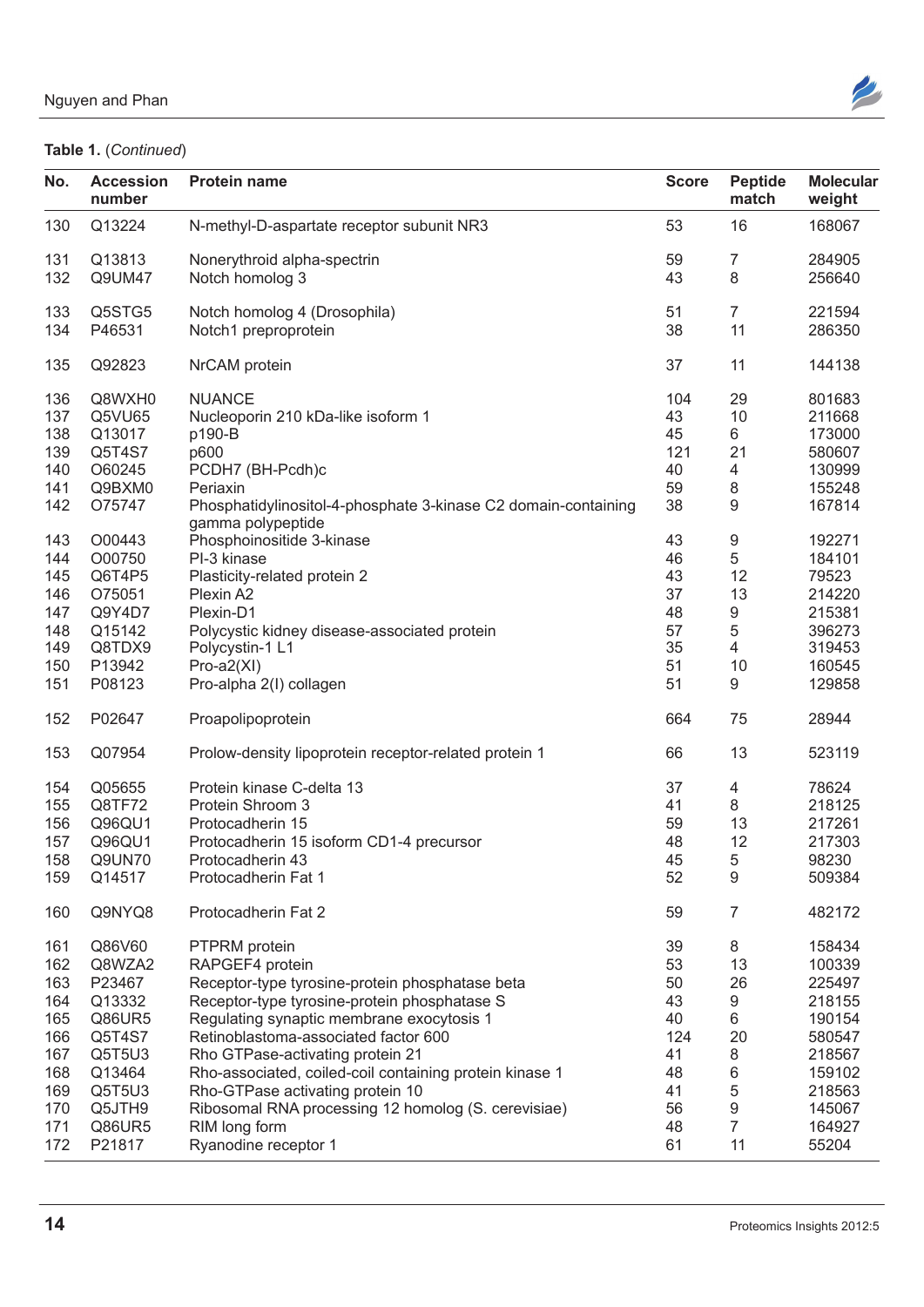

| <b>PTM</b><br><b>Subcellular location</b>                                             | Hydrophobicity<br>value | <b>TMDs</b>    |
|---------------------------------------------------------------------------------------|-------------------------|----------------|
| Plasma membrane<br>Disulfide bond, Glycoprotein,<br>Phosphoprotein                    | $-0.388342$             | 6              |
| Acetylation, Phosphoprotein<br>Unclear                                                | $-0.790330$             | $\Omega$       |
| Disulfide bond, Glycoprotein,<br>Plasma membrane<br>Phosphoprotein                    | $-0.304826$             | 3              |
| Unknown<br>Unclear                                                                    | $-0.287183$             | 3              |
| Disulfide bond, Glycoprotein,<br>Plasma membrane<br>Phosphoprotein                    | $-0.420119$             | 3              |
| Disulfide bond, Glycoprotein,<br>Plasma membrane<br>Phosphoprotein                    | $-0.379601$             | $\overline{2}$ |
| Nuclear membrane<br>Acetylation, Phosphoprotein                                       | Too long                | $\Omega$       |
| Glycoprotein<br>Unclear                                                               | 0.050265                | 3              |
| Nitration, Phosphoprotein<br>Unclear                                                  | $-0.592345$             |                |
| Unclear<br>Acetylation, Phosphoprotein                                                | Too long                |                |
| Plasma membrane<br>Glycoprotein, Phosphoprotein                                       | $-0.390365$             |                |
| Plasma membrane<br>Phosphoprotein                                                     | $-0.225736$             |                |
| Phosphoprotein<br>Unclear                                                             | $-0.322423$             |                |
| Acetylation, Phosphoprotein<br>Plasma membrane                                        | $-0.302136$             | 0              |
| Plasma membrane<br>Phosphoprotein                                                     | $-0.363037$             |                |
| Glycoprotein<br>Membrane                                                              | $-0.178273$             |                |
| Cell membrane<br>Glycoprotein, Phosphoprotein                                         | $-0.181468$             |                |
| Cell membrane, Membrane<br>Glycoprotein                                               | $-0.159013$             | 2              |
| Integral to membrane<br>Unknown                                                       | 0.022760                | 14             |
| Integral to membrane<br>Glycoprotein                                                  | $-0.136856$             |                |
| Disulfide bond, Glycoprotein, Sulfation<br>Cell membrane                              | $-0.805186$             | $\Omega$       |
| Plasma membrane<br>Glycoprotein, Hydroxylation, Pyrrolidone<br>carboxylic acid        | $-0.648098$             | $\Omega$       |
| Glycation, Glycoprotein, Lipoprotein,<br>Plasma membrane<br>Palmitate, Phosphoprotein | $-0.717228$             | $\overline{0}$ |
| Disulfide bond, Glycoprotein,<br>Plasma membrane<br>Phosphoprotein                    | $-0.510386$             | $\overline{2}$ |
| Plasma membrane<br>Phosphoprotein                                                     | $-0.377958$             | $\Omega$       |
| Plasma membrane<br>Phosphoprotein                                                     | $-0.801652$             | $\Omega$       |
| Plasma membrane<br>Phosphoprotein                                                     | $-0.245473$             |                |
| Plasma membrane<br>Phosphoprotein                                                     | $-0.245473$             |                |
| Plasma membrane<br>Glycoprotein                                                       | $-0.261670$             | ⌒              |
| Disulfide bond, Glycoprotein,<br>Plasma membrane<br>Phosphoprotein                    | $-0.294946$             | $\overline{2}$ |
| Disulfide bond, Glycoprotein,<br>Plasma membrane<br>Phosphoprotein                    | $-0.249645$             | $\overline{2}$ |
| Unknown<br>Unclear                                                                    | $-0.385540$             |                |
| Unclear<br>Phosphoprotein                                                             | $-0.333927$             |                |
| Glycoprotein, Phosphoprotein<br>Plasma membrane                                       | $-0.372159$             |                |
| Disulfide bond, Glycoprotein<br>Plasma membrane                                       | $-0.401798$             |                |
| Phosphoprotein<br>Plasma membrane                                                     | $-0.922459$             |                |
| Acetylation, Phosphoprotein<br>Unclear                                                | Too long                |                |
| Golgi apparatus membrane, vesicle membrane<br>Phosphoprotein                          | $-0.827338$             |                |
| Golgi apparatus membrane<br>Unknown                                                   | $-0.909454$             |                |
| Golgi apparatus membrane, vesicle membrane<br>Phosphoprotein                          | $-0.827338$             |                |
| Nuclear membrane<br>Phosphoprotein                                                    | $-0.225366$             |                |
| Plasma membrane<br>Phosphoprotein                                                     | $-0.922459$             |                |
| Endoplasmic reticulum membrane<br>Glycoprotein, Phosphoprotein                        | $-0.314300$             |                |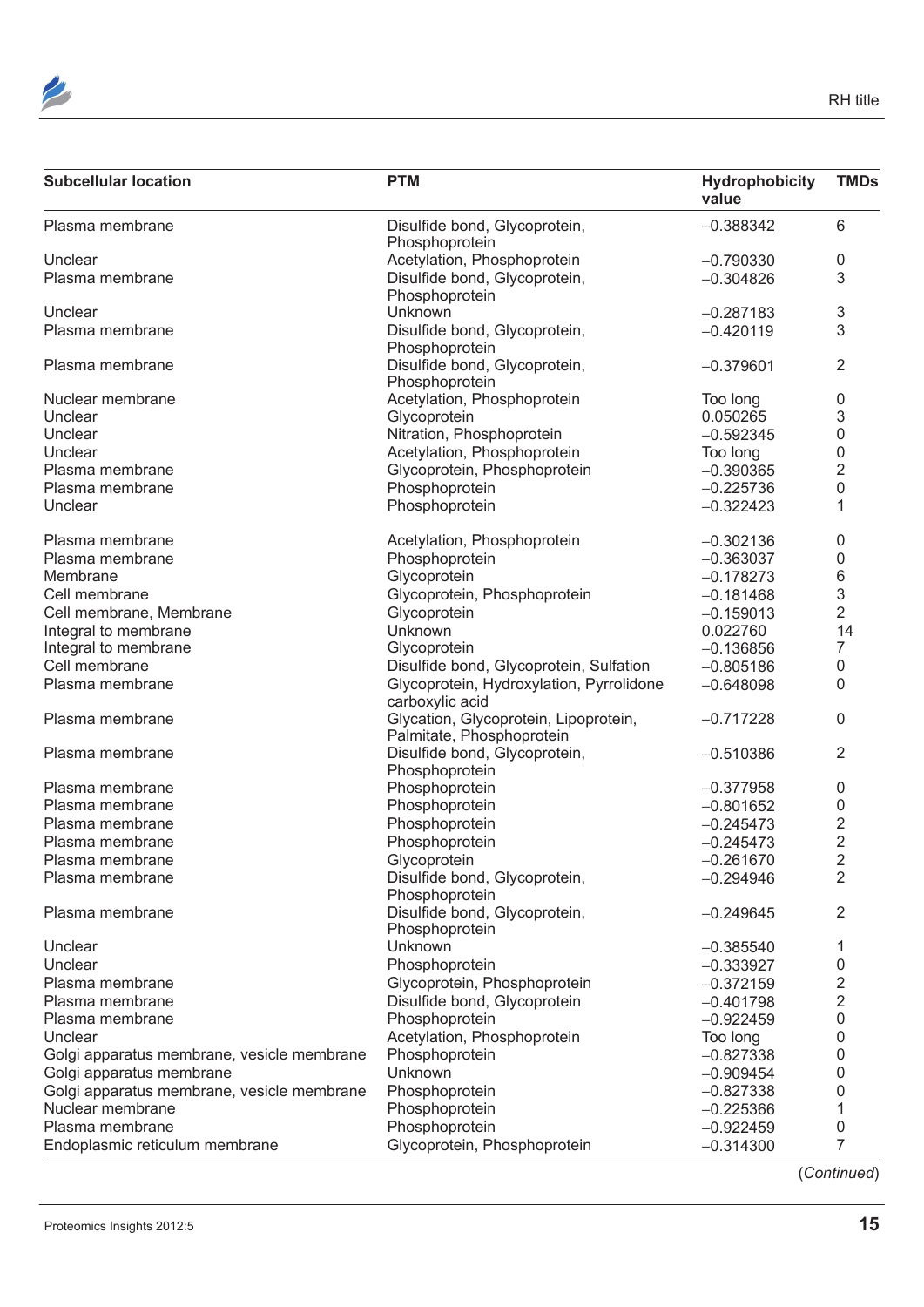

| No. | <b>Accession</b><br>number | Protein name                                                                       | <b>Score</b> | Peptide<br>match         | <b>Molecular</b><br>weight |
|-----|----------------------------|------------------------------------------------------------------------------------|--------------|--------------------------|----------------------------|
| 173 | Q92736                     | Ryanodine receptor 2                                                               | 70           | 10                       | 569626                     |
| 174 | Q15413                     | Ryanodine receptor 3                                                               | 71           | 24                       | 557794                     |
| 175 | O15027                     | SEC16 homolog A                                                                    | 36           | 5                        | 115891                     |
| 176 | A4QN19                     | SEC16A protein                                                                     | 40           | 2                        | 116196                     |
| 177 | Q9H2E6                     | Sema domain, transmembrane domain (TM), and cytoplasmic<br>domain, (semaphorin) 6A | 36           | 4                        | 115608                     |
| 178 | O94921                     | Serine/threonine protein kinase PFTAIRE-1                                          | 41           | 8                        | 53609                      |
| 179 | Q8NGB0                     | Seven transmembrane helix receptor                                                 | 49           | 10                       | 157779                     |
|     | Q9Y566                     | SH3 and multiple ankyrin repeat domains protein 1                                  |              |                          | 225738                     |
| 180 |                            |                                                                                    | 49           |                          |                            |
| 181 | Q9UPX8                     | SH3 and multiple ankyrin repeat domains protein 2                                  | 54           | 6                        | 135115                     |
| 182 | Q7Z5N4                     | Sidekick-like protein 1                                                            | 39           | $\overline{\mathcal{A}}$ | 242926                     |
| 183 | P21817                     | Skeletal muscle ryanodine receptor                                                 | 78           | 9                        | 570517                     |
| 184 | O94813                     | Slit homolog 2                                                                     | 47           | 13<br>$\overline{7}$     | 175803                     |
| 185 | O94813                     | SLIT <sub>2</sub>                                                                  | 40           |                          | 175329                     |
| 186 | Q9C0H9                     | SNAP-25-interacting protein                                                        | 42           | 6                        | 127182                     |
| 187 | Q9Y6M7                     | Sodium bicarbonate cotransporter2                                                  | 44           | 8                        | 115215                     |
| 188 | Q53ZR1                     | Solute carrier family 12 (sodium/potassium/chloride transporters),<br>member 2     | 64           | 13                       | 132048                     |
| 189 | Q9HBR0                     | Solute carrier family 38, member 10 isoform b                                      | 40           | 5                        | 84069                      |
| 190 | Q9NRC6                     | Spectrin beta chain, brain 4                                                       | 72           | 14                       | 419259                     |
| 191 | Q01082                     | Spectrin, beta, non-erythrocytic 1 isoform 1 variant                               | 48           | 8                        | 276797                     |
| 192 | Q8WWQ8                     | Stabilin 2 precursor                                                               | 57           | 9                        | 288323                     |
|     |                            |                                                                                    |              |                          |                            |
| 193 | Q8WWQ8                     | Stabilin-2                                                                         | 46           | 9                        | 288329                     |
| 194 | Q8IVL0                     | Steerin3 protein                                                                   | 37           | 5                        | 256885                     |
| 195 | Q4LDE5                     | Sushi, von Willebrand factor type A, EGF and pentraxin domain                      | 52           | 10                       | 401915                     |
|     |                            | containing 1                                                                       |              |                          |                            |
| 196 | Q9Y4G6                     | Talin-2                                                                            | 50           | 11                       | 273723                     |
|     |                            |                                                                                    |              | $\overline{4}$           |                            |
| 197 | Q9H2K2                     | Tankyrase, TRF1-interacting ankyrin-related ADP-ribose<br>polymerase 2             | 41           |                          | 128492                     |
| 198 | O60343                     | TBC1 domain family, member 4                                                       | 36           | 5                        | 148068                     |
|     |                            |                                                                                    |              | $\overline{7}$           |                            |
| 199 | Q15643                     | Thyroid receptor-interacting protein 11                                            | 38           |                          | 228184                     |
| 200 | P12270                     | Tpr                                                                                | 54           | 10                       | 265840                     |
| 201 | Q9BX84                     | Transient receptor potential cation channel subfamily M member 6                   | 79           | 20                       | 232975                     |
|     |                            | variant c                                                                          |              |                          |                            |
| 202 | Q8N6Q1                     | Transmembrane and coiled-coil domains 5A                                           | 47           | 5                        | 34495                      |
| 203 | O95271                     | TRF1-interacting ankyrin-related ADP-ribose polymerase                             | 47           | 12                       | 143690                     |
| 204 | Q15643                     | Trip230                                                                            | 92           | 12                       | 228116                     |
| 205 | Q9BX84                     | Truncated transient receptor potential cation channel subfamily M                  | 57           | 13                       | 224977                     |
|     |                            | member 6 variant a                                                                 |              |                          |                            |
| 206 | Q8NFA0                     | Ubiquitin specific protease 32                                                     | 47           | 8                        | 183821                     |
| 207 | P55916                     | Uncoupling protein 3 isoform UCP3S                                                 | 36           | 15                       | 30219                      |
| 208 | P17927                     | Unnamed protein product                                                            | 41           | 10                       | 230401                     |
| 209 | P53420                     | Unnamed protein product                                                            |              | 10                       | 126774                     |
|     |                            |                                                                                    | 65           |                          |                            |
| 210 | P11717                     | Unnamed protein product                                                            | 48           | 14                       | 281089                     |
| 211 | Q6ZUB1                     | Unnamed protein product                                                            | 36           | 10                       | 158870                     |
|     | 212 075110                 | Unnamed protein product                                                            | 39           | 10 <sup>°</sup>          | 108198                     |
|     |                            |                                                                                    |              |                          |                            |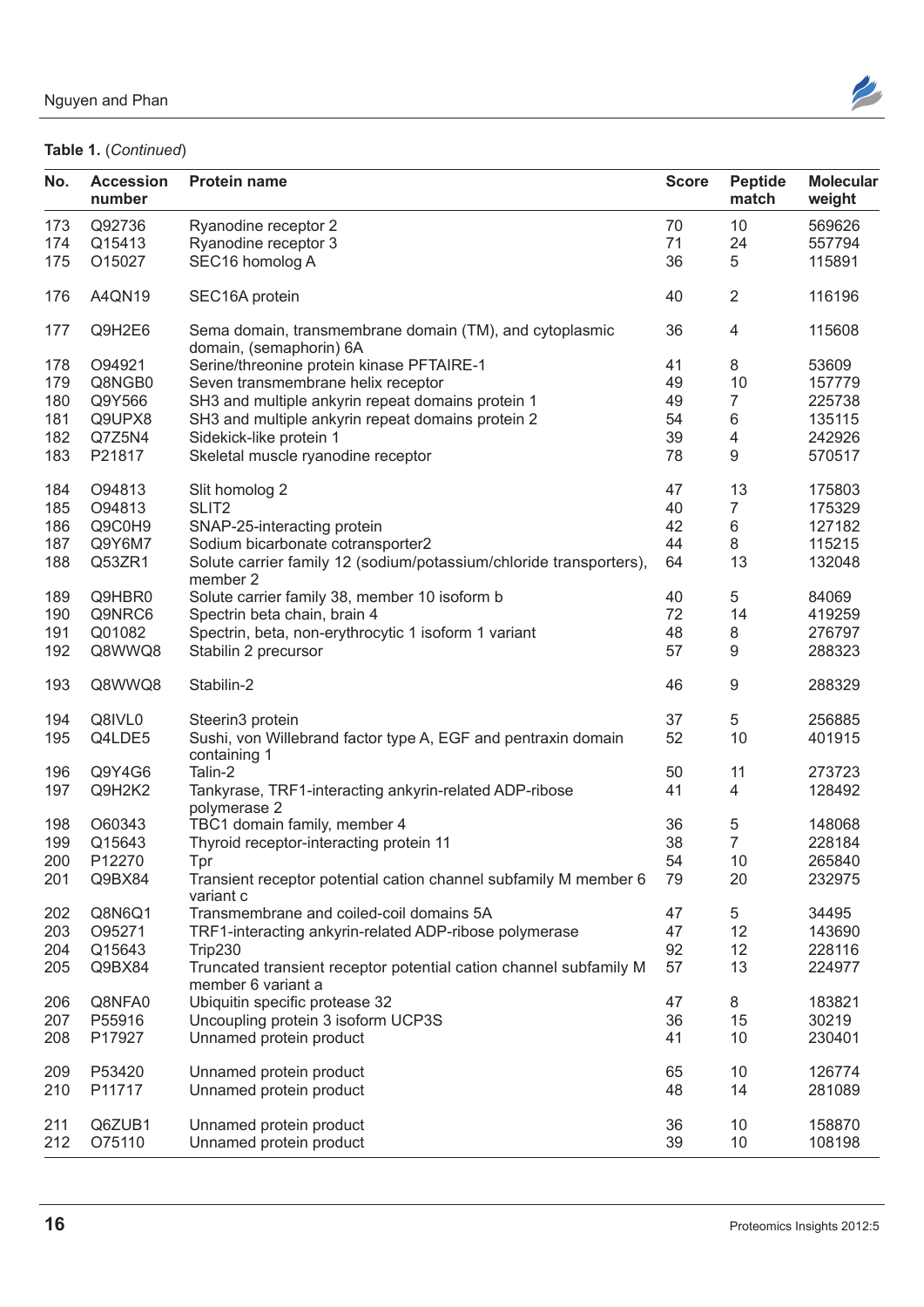



| <b>PTM</b><br><b>Subcellular location</b>                                        | <b>Hydrophobicity</b><br>value | <b>TMDs</b> |
|----------------------------------------------------------------------------------|--------------------------------|-------------|
| Glycoprotein, Phosphoprotein<br>Plasma membrane                                  | $-0.324300$                    | 7           |
| Endoplasmic reticulum membrane<br>Glycoprotein                                   | $-0.278727$                    | 5           |
| Endoplasmic reticulum membrane,<br>Acetylation, Phosphoprotein                   | $-0.606607$                    | $\Omega$    |
| Golgi apparatus membrane                                                         |                                |             |
| Endoplasmic reticulum membrane,<br>Acetylation, Phosphoprotein                   | $-0.606607$                    | $\Omega$    |
| Golgi apparatus membrane                                                         |                                |             |
| Plasma membrane<br>Disulfide bond, Glycoprotein                                  | $-0.448543$                    | 2           |
| Plasma membrane<br>Phosphoprotein                                                | $-0.470362$                    |             |
| Unclear<br>Unknown                                                               | $-0.275069$                    |             |
| Phosphoprotein<br>Plasma membrane                                                | $-0.539239$                    |             |
| Glycoprotein, Phosphoprotein<br>Plasma membrane                                  | $-0.608572$                    |             |
| Plasma membrane<br>Disulfide bond, Glycoprotein                                  | $-0.314144$                    |             |
| Plasma membrane<br>Glycoprotein, Phosphoprotein,<br>S-nitrosylation              | Too long                       |             |
| Disulfide bond, Glycoprotein<br>Plasma membrane                                  | $-0.323414$                    |             |
| Disulfide bond, Glycoprotein<br>Plasma membrane                                  | $-0.323414$                    |             |
| Phosphoprotein<br>Plasma membrane                                                | $-0.644456$                    |             |
| Plasma membrane<br>Glycoprotein, Phosphoprotein                                  | $-0.130725$                    | 10          |
| Plasma membrane<br>Unknown                                                       | 0.069720                       | 11          |
| Unclear<br>Phosphoprotein                                                        | $-0.363718$                    | 11          |
| Unclear<br>Unknown                                                               | $-0.576588$                    | $\Omega$    |
| Acetylation, Glycoprotein, Phosphoprotein<br>Plasma membrane                     | $-0.766116$                    |             |
| Disulfide bond, Glycoprotein,<br>Plasma membrane<br>Phosphoprotein, Proteoglycan | $-0.268563$                    | 2           |
| Plasma membrane<br>Disulfide bond, Glycoprotein,<br>Phosphoprotein, Proteoglycan | $-0.268563$                    | 2           |
| Phosphoprotein<br>Nuclear membrane                                               | $-0.638784$                    |             |
| Disulfide bond, Glycoprotein<br>Unclear                                          | $-0.320528$                    |             |
| Plasma membrane<br>Acetylation, Phosphoprotein                                   | $-0.218412$                    | $\Omega$    |
| ADP-ribosylation<br>Golgi apparatus membrane                                     | $-0.317066$                    | $\Omega$    |
| Plasma membrane<br>Phosphoprotein                                                | $-0.553083$                    |             |
| Phosphoprotein<br>Golgi apparatus membrane                                       | $-0.843506$                    | $\Omega$    |
| Nuclear membrane<br>Acetylation, Phosphoprotein                                  | $-0.968726$                    | $\mathbf 0$ |
| Unclear<br>Phosphoprotein                                                        | $-0.369882$                    | 5           |
| Unknown<br>Unclear                                                               | $-0.563888$                    |             |
| ADP-ribosylation, Phosphoprotein<br>Golgi apparatus membrane                     | $-0.327506$                    |             |
| Unclear<br>Phosphoprotein                                                        | $-0.843506$                    |             |
| Plasma membrane<br>Phosphoprotein                                                | $-0.369882$                    | -5          |
| Unclear<br>Lipoprotein, Phosphoprotein, Prenylation                              | $-0.474689$                    |             |
| Mitochondrion membrane<br>Unknown                                                | 0.074679                       |             |
| Disulfide bond, Glycoprotein, Pyrrolidone<br>Plasma membrane<br>carboxylic acid  | $-0.320010$                    | 3           |
| Acetylation, Phosphoprotein<br>Vesicle membrane                                  | $-0.659231$                    |             |
|                                                                                  | $-0.368528$                    | 3           |
| Plasma membrane<br>Acetylation, Disulfide bond, Glycoprotein,                    |                                |             |
| Phosphoprotein<br>Unclear<br>Glycoprotein                                        | $-0.709205$                    |             |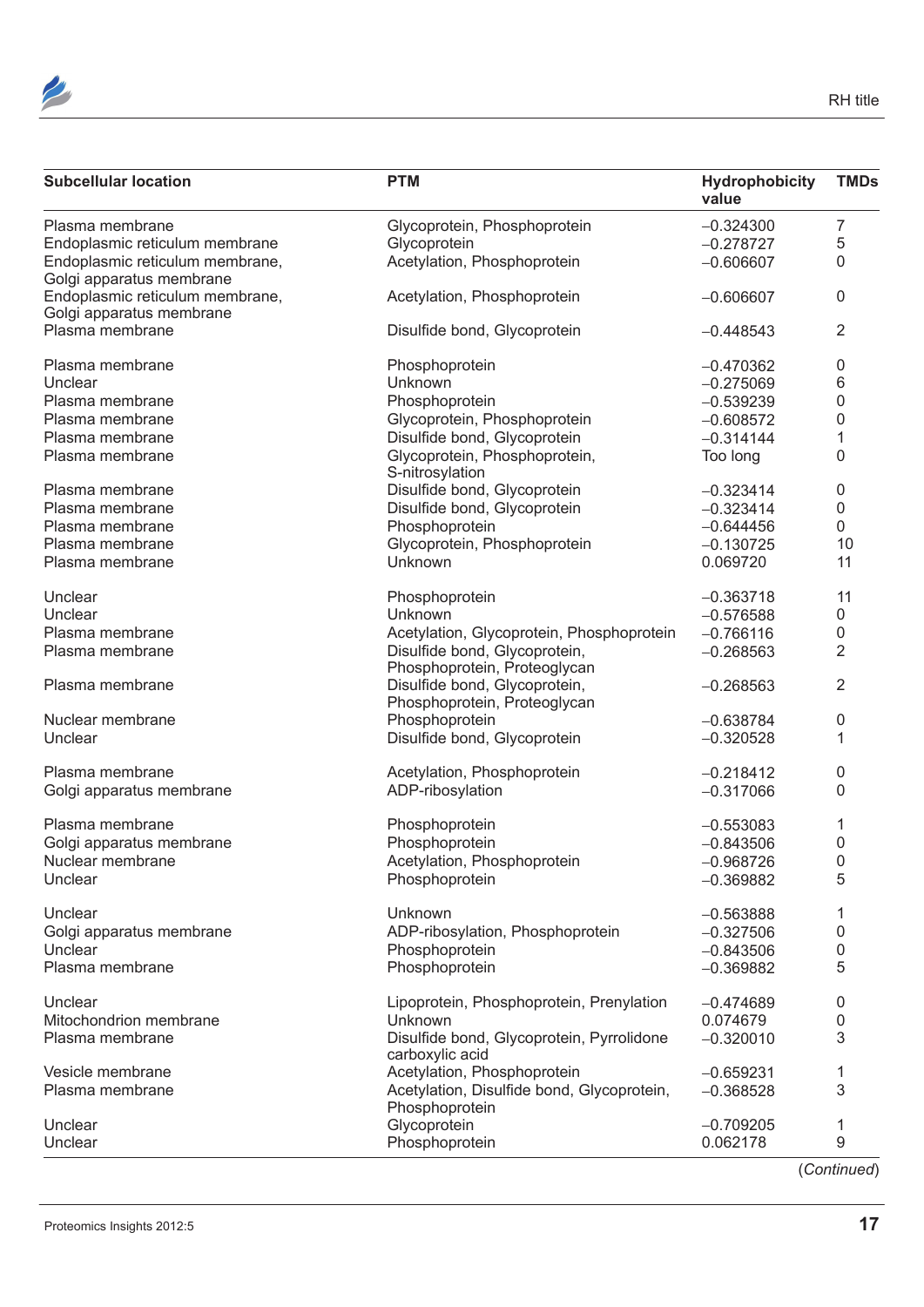| No. | Accession<br>number                    | <b>Protein name</b>                                                          | <b>Score</b>   | <b>Peptide</b><br>match | <b>Molecular</b><br>weight |
|-----|----------------------------------------|------------------------------------------------------------------------------|----------------|-------------------------|----------------------------|
|     | 213 Q9NRW7                             | Vacuolar protein sorting                                                     | 41             |                         | 65388                      |
|     | 214 Q86Y38                             | Xylosyltransferase I                                                         | 41             | 12                      | 108357                     |
|     | 215 Q13433<br>216 Q13439<br>217 Q8N1I0 | Zinc transporter ZIP6<br>256 kD golgin<br>Dedicator of cytokinesis protein 4 | 41<br>59<br>49 | $\overline{A}$          | 84685<br>256666<br>225206  |